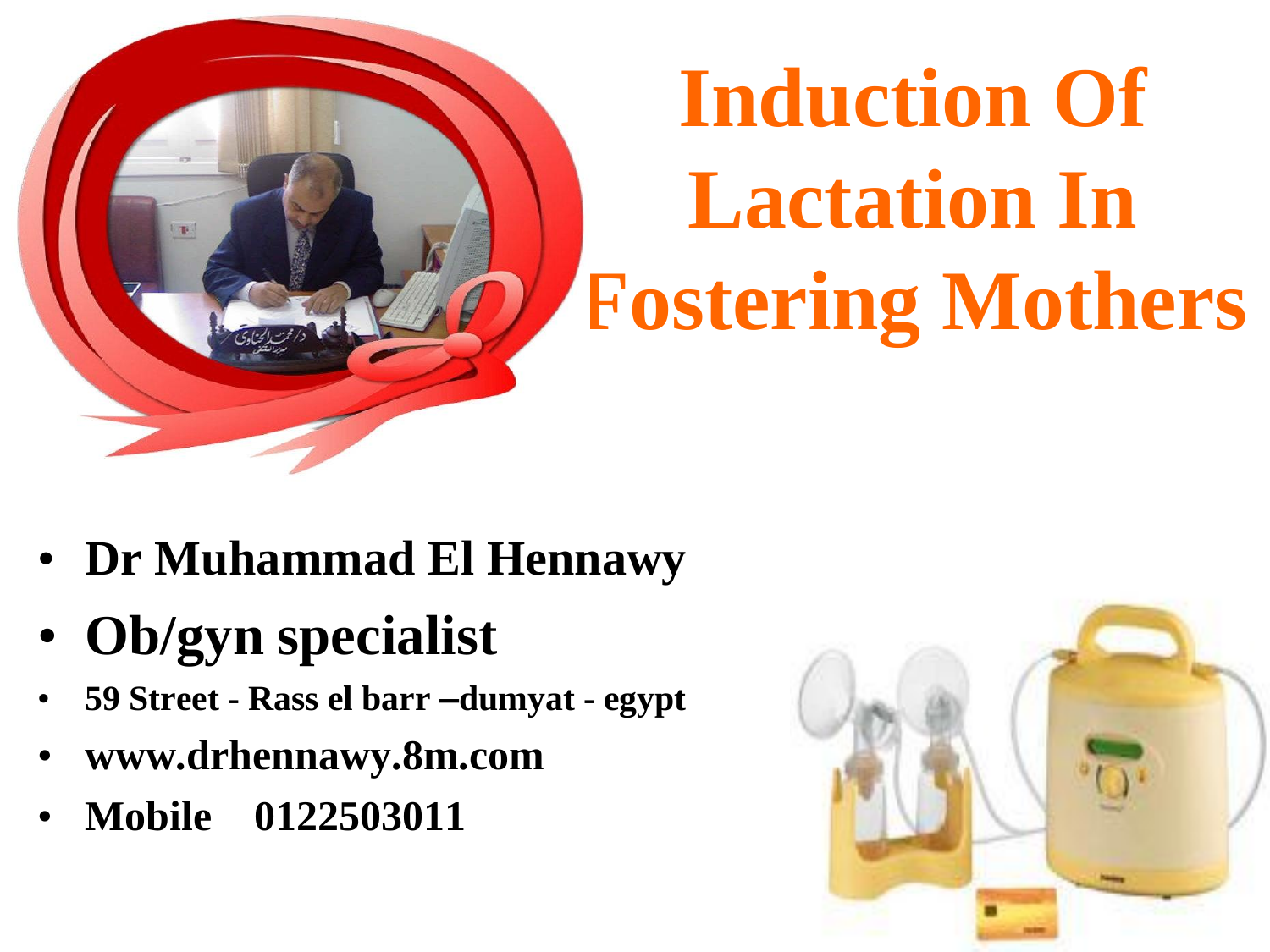- Breastfeeding is commonly accepted as the preferred method of infant nutrition for various reasons, both nutritional and emotional.
- For some who have become parents by adoption, there is a strong desire to induce lactation for adoptive nursing.

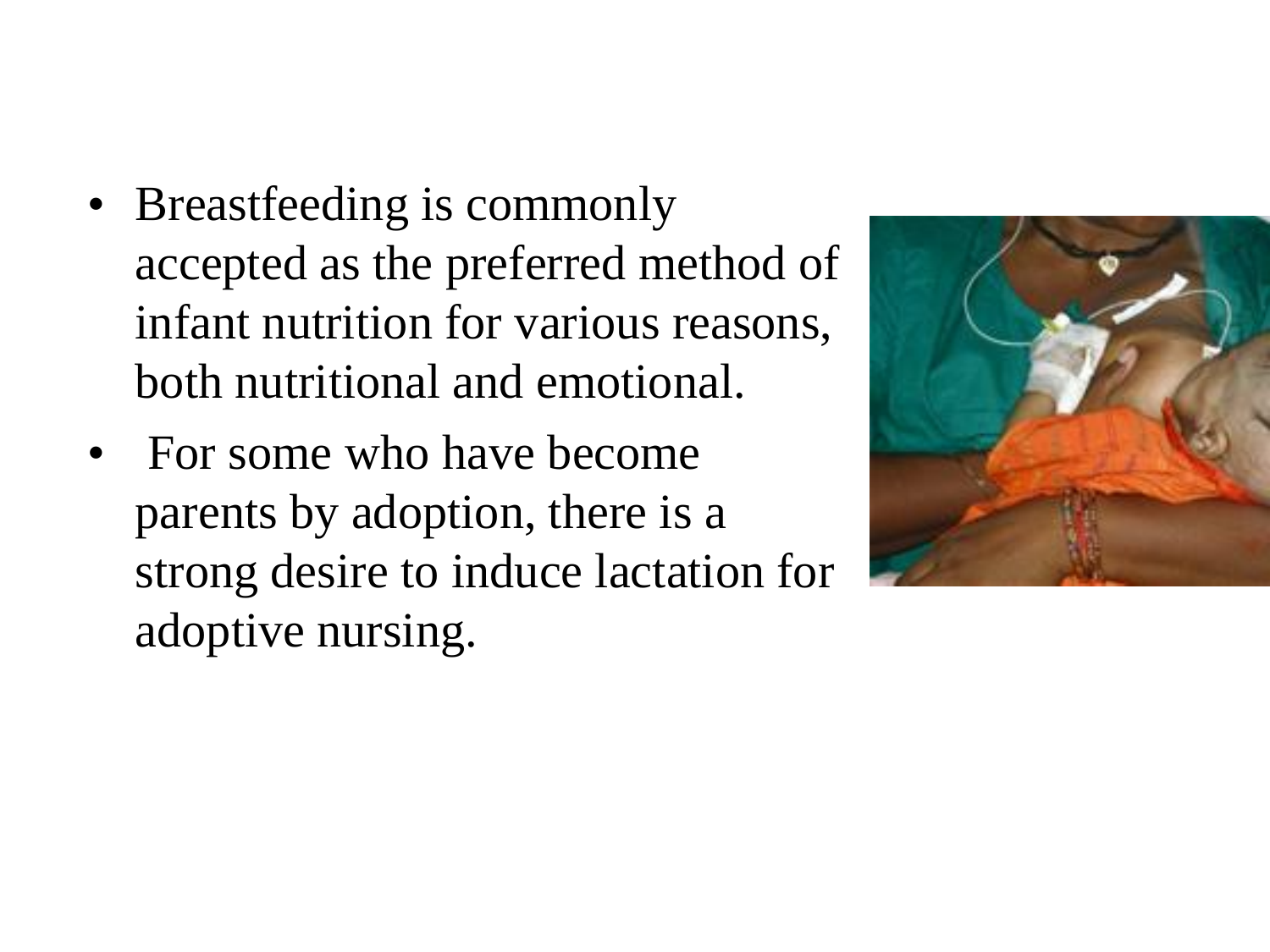- There is little in the medical literature on how to induce lactation.
- The few studies available are small and were mostly done in women who had completed a pregnancy. There is even less known about how the herbal supplements work to increase lactation. These are areas of potential future research

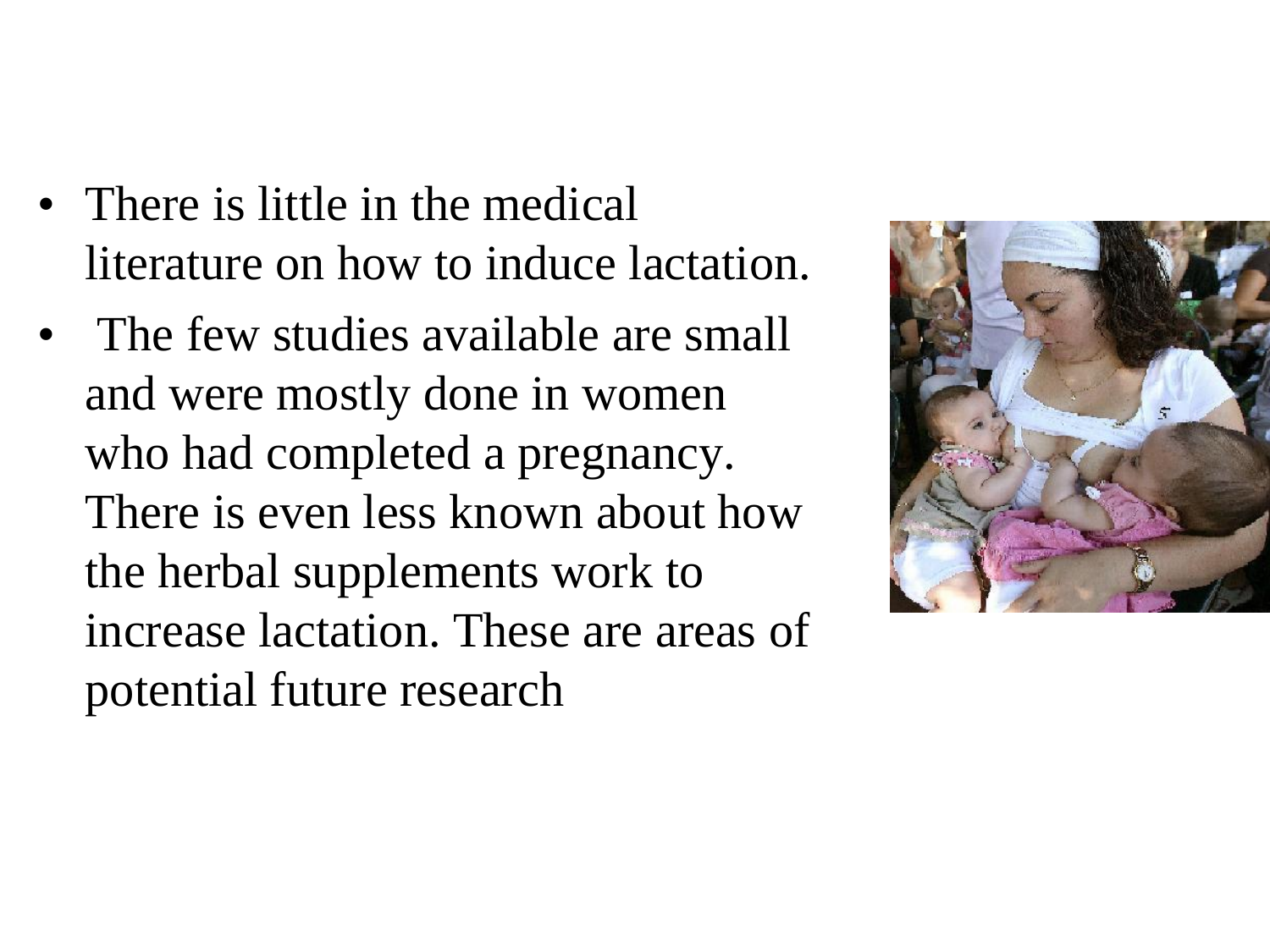### What is the breast?

- The breast generally refers to the front of the chest and medically specifically to the mammary gland.
- (The word "mammary" comes from "mamma," the Greek and Latin word for the breast, which derives from the cry "mama" uttered by infants and young children, sometimes meaning "I want to feed at the breast.")

#### Sternum Muscle Rihs Lobules Areola Nipple Ducts

Anatomy of the Breast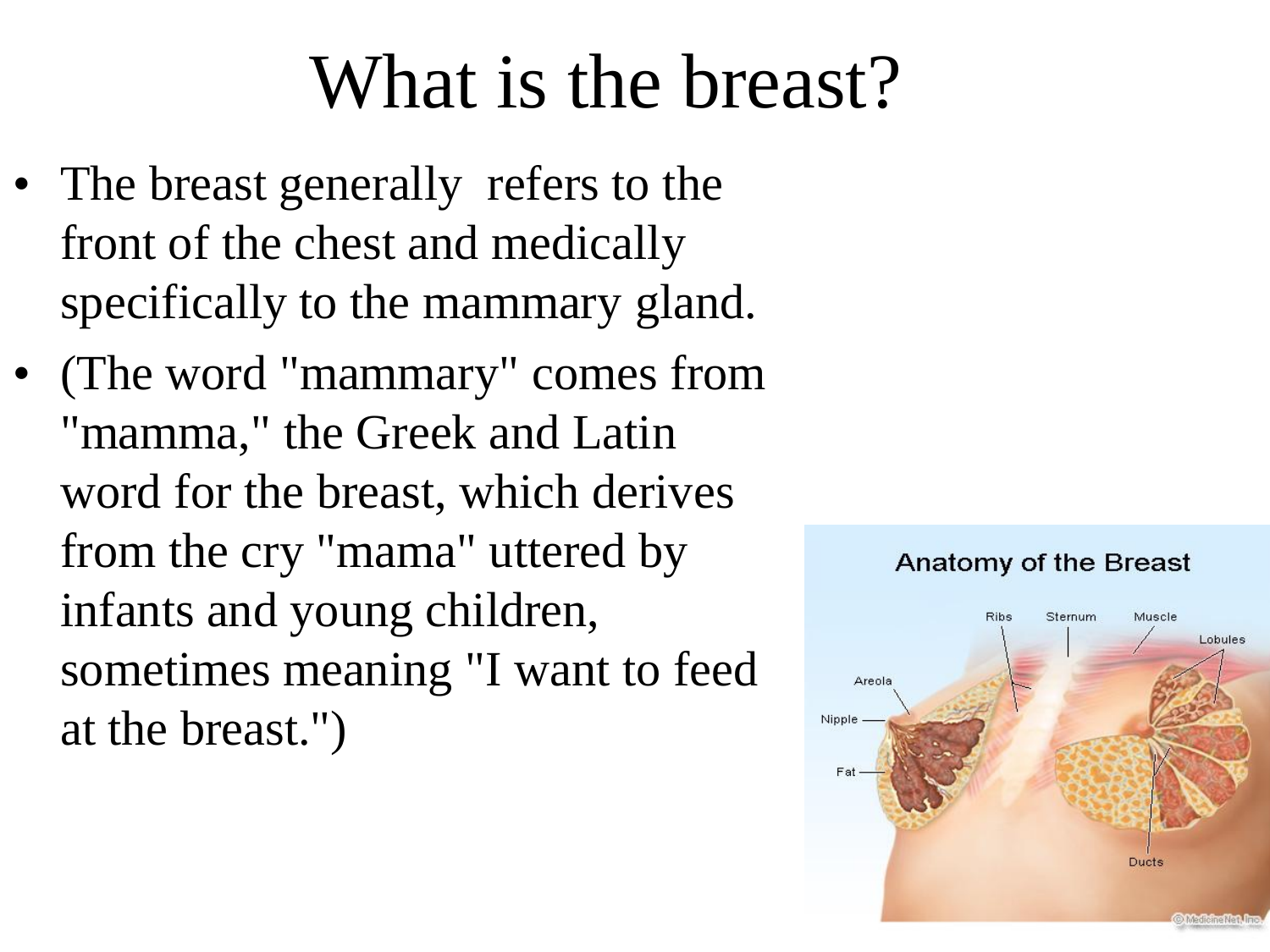- several hormones work together in pregnancy to induce the breast change that are conducive to lactation.
- Although estrogens stimulate the ductal epithelial cells to elongate their primary role appears to be to potentiate prolactin production.
- Progesterone induces duct formations that branch from the main tubules. It is also considered the key inhibiting hormone, and the fall in progesterone on delivery of the placenta is the trigger for secretion of milk.
- Human placental lactogen (HPL) is associated with mobilization of free fatty acids, inhibition of peripheral glucose utilization and stimulation of colostrum secretion.
- Prolactin is the essential hormone in lactation, and attempts to induce lactation largely center on increasing prolactin. Prolactin is necessary for complete lobuloalveolar development. It stimulates milk production and secretion from alveolar cells. Together with estrogen and progesterone, it attracts and retains IgA immunoblasts to the mammary tissue for development of the mammary gland immune system. The production and release of prolactin is dependent on the inhibition of prolactin inhibitor factor (PIF) secreted by the hypothalamus. PIF is dopamine mediated.
- Oxytocin is responsible for the milk ejection reflex. It does not contribute to milk production directly.
- Other hormones involved in breast development include growth factor, insulin, and corticosteroids. These hormones work together in a complex system of interactions.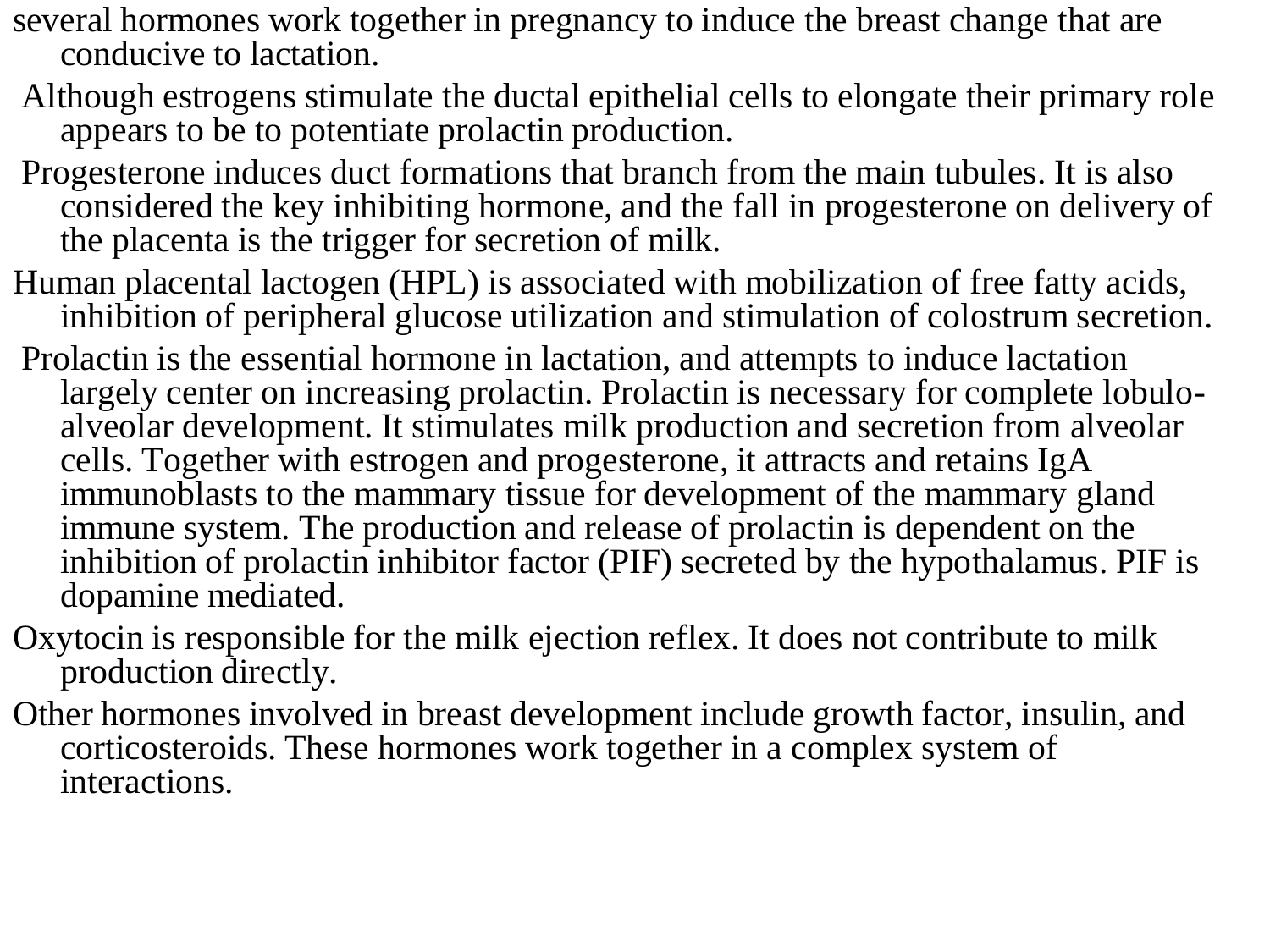The most important physiologic component of the lactation process is nipple stimulation.

- Nipple stimulation causes the production and release of prolactin from the pituitary gland.
- Nipple stimulation, as well as auditory, olfactory and visual stimuli, induces oxytocin release.
- These hormones stimulate milk synthesis and milk ejection.
- Although prolactin is necessary for milk secretion, prolactin levels do not directly correlate with milk volume.
- More importantly, local factors within the mammary gland that depend on milk removal are responsible for the day-to-day regulation of milk volume. When milk is not removed, secretion stops in a few days.
- Thus suckling, emptying the breast and adequate precursors are essential to effective lactation

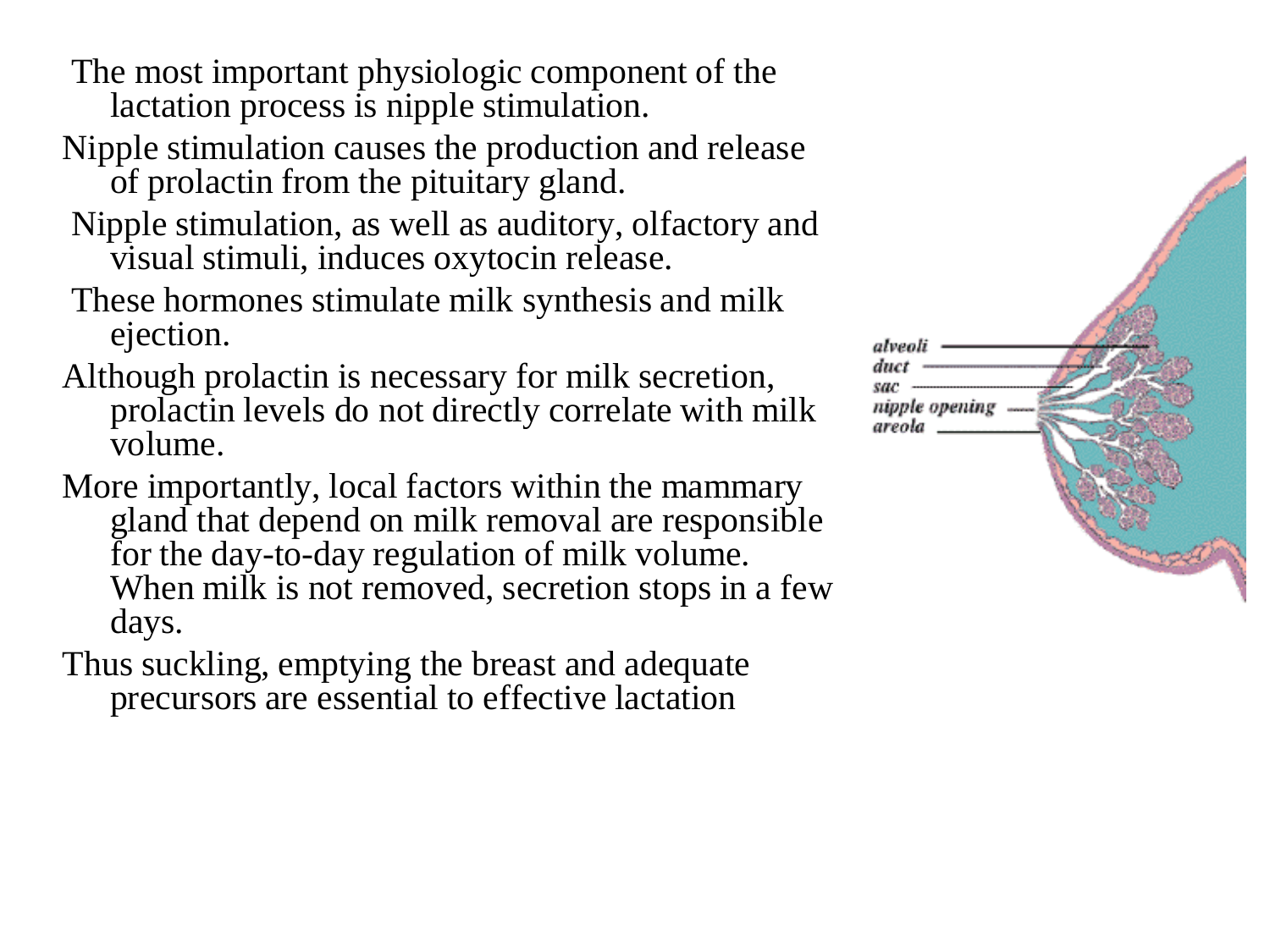### **Protocols For Induction**

- a variety of recommendations on how to induce lactation.
- If a woman is aware of the estimated placement date, It may take several weeks or months of preparation (long protocol) to obtain results prior to the arrival of the infant.
- If placement is quick and there is no time for preparation ( short protocol ) , she can nurse with one of the available supplementers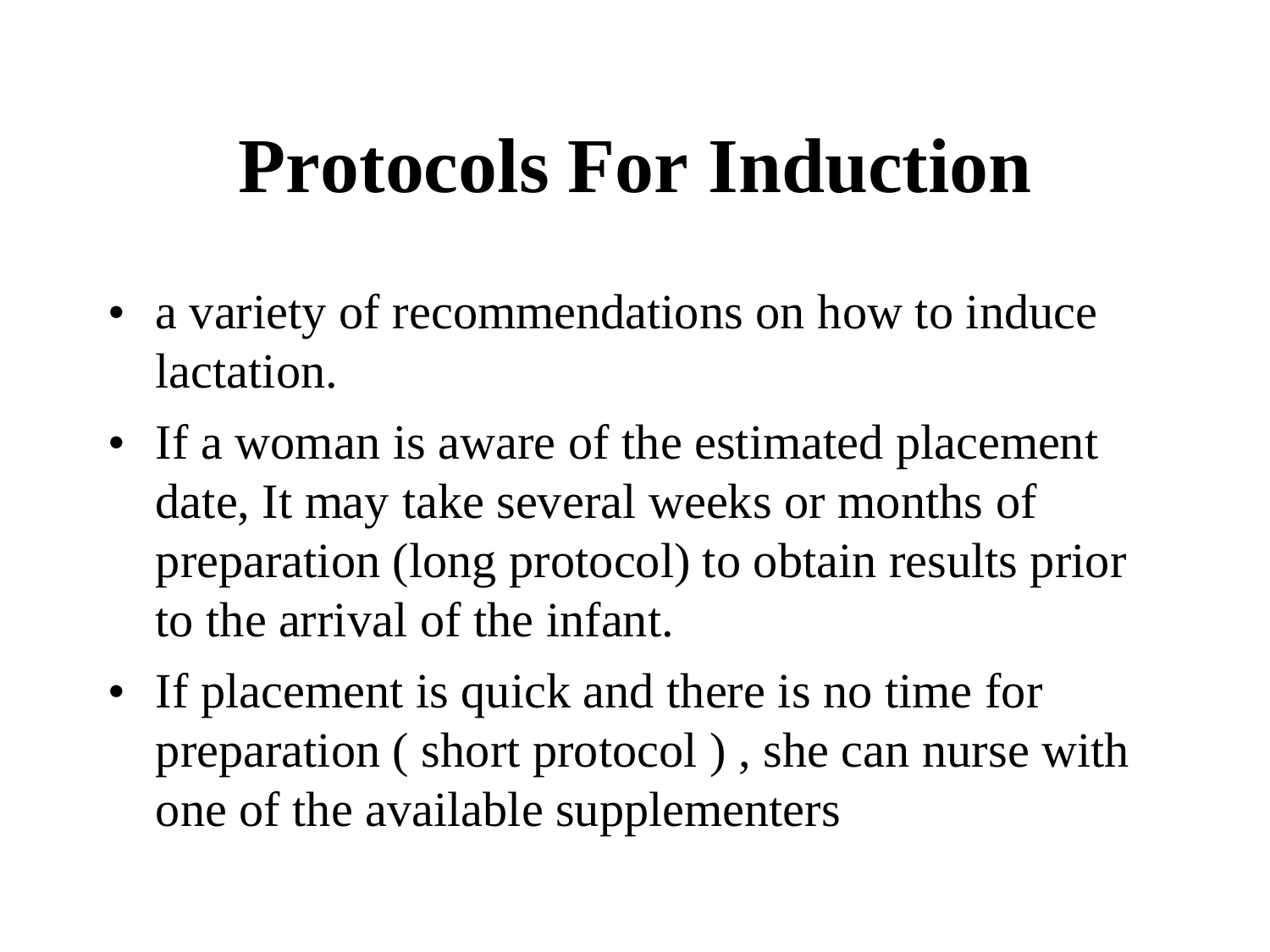### How ?

- Before nursing
- Estrogen & Progesterone
- Medical galactagogue
- Herbal galactagogue
- Nipple Stimulation
- After nursing
- Medical galactagogue
- Herbal galactagogue
- Nipple Stimulation
- The drop and drip method
- The Supplemental Feeding Devices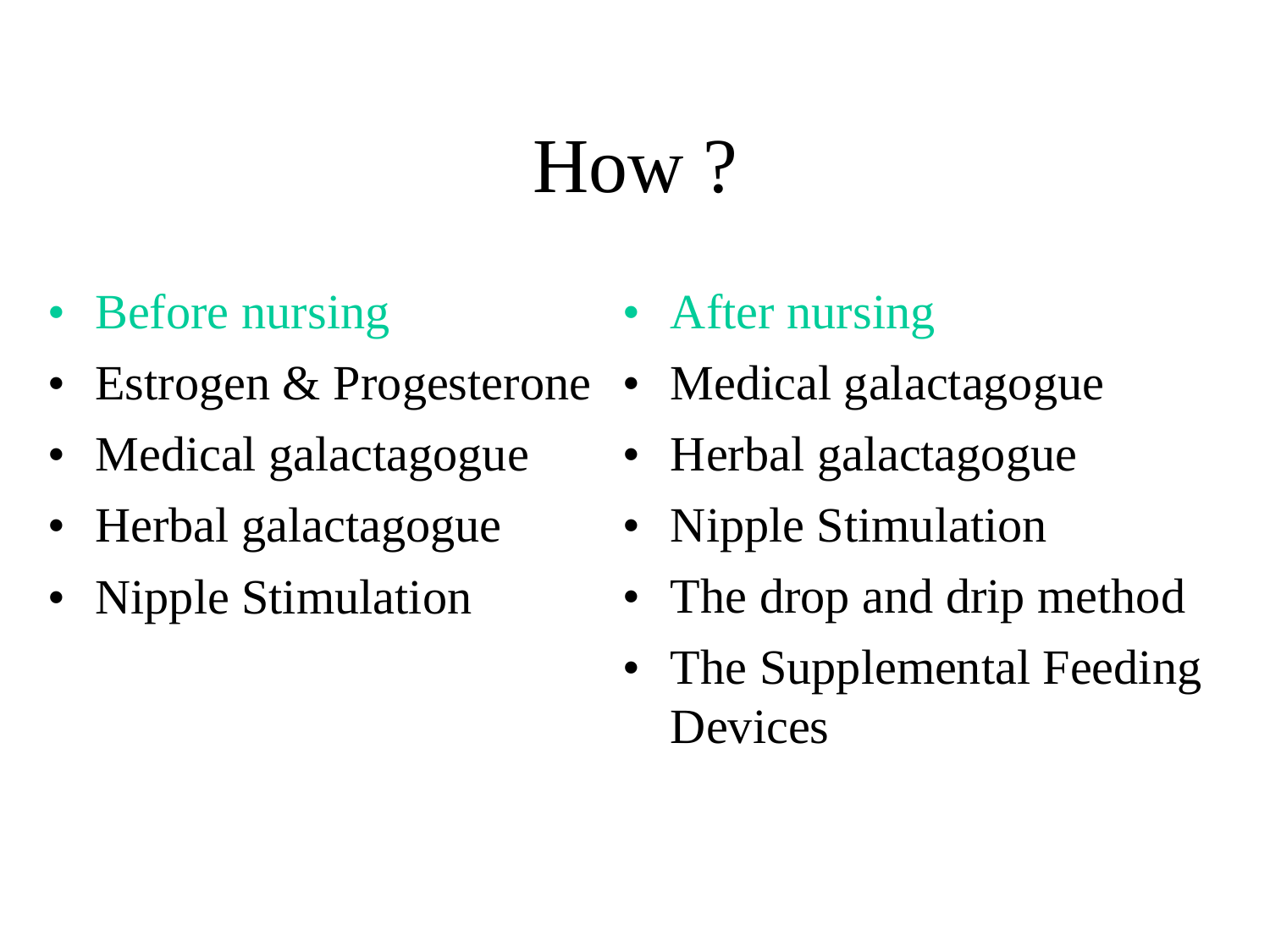### Estrogen and Progesterone

- Estrogen and progesterone levels can be raised by using hormone supplementation.
- Popular protocols use a combination oral contraceptive pill, usually one with a higher progestin effect.
- These hormones are used to induce structural changes in the breast tissue, but they impede lactation. Therefore after breast changes have occurred but before nursing, they must be stopped.
- The effect is similar to parturition and delivery of the placenta.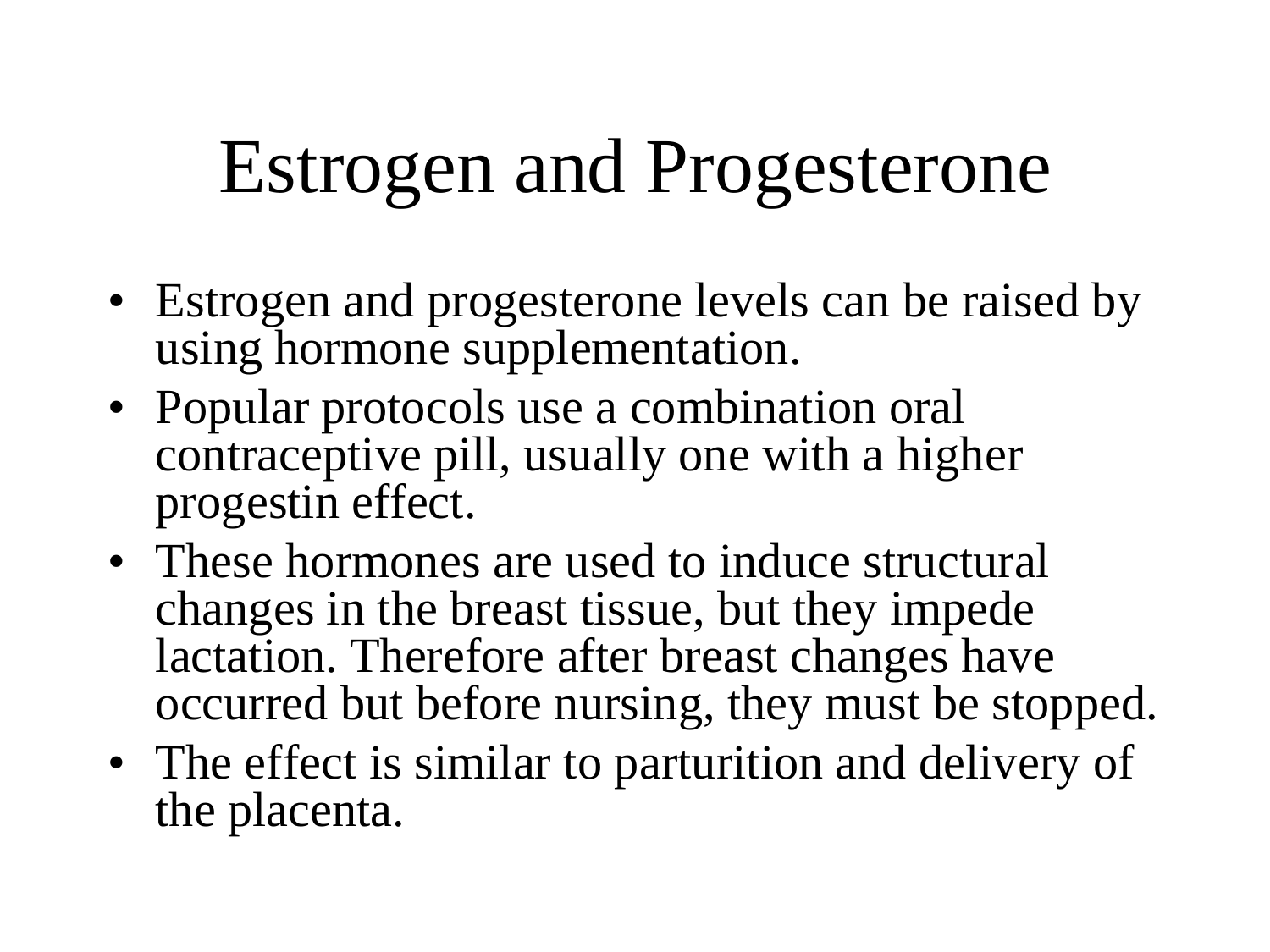## Galactogogues

- Galactogogues are medications or other substances that are used to induce, augment, or maintain adequate milk production
- Most exert their pharmacologic effects through interactions with dopamine receptors, resulting in increased prolactin levels and thereby augmenting milk supply.
- Metoclopramide remains the galactogogue of choice due to its documented record of efficacy and safety in women and infants.
- Domperidone crosses the blood brain barrier and into the breast milk to a lesser extent than metoclopramide, decreasing the risk of toxicity to both mother and infant possibly making it an attractive alternative.
- Traditional antipsychotics, sulpiride and chlorpromazine, have been evaluated, but adverse events limit their use.
- Human growth hormone, thyrotrophin-releasing hormone, and oxytocin have also been studied.
- Finally, a natural product, fenugreek, has been purported to be effective in anecdotal reports. Use of this agent may be warranted after considering risks versus benefits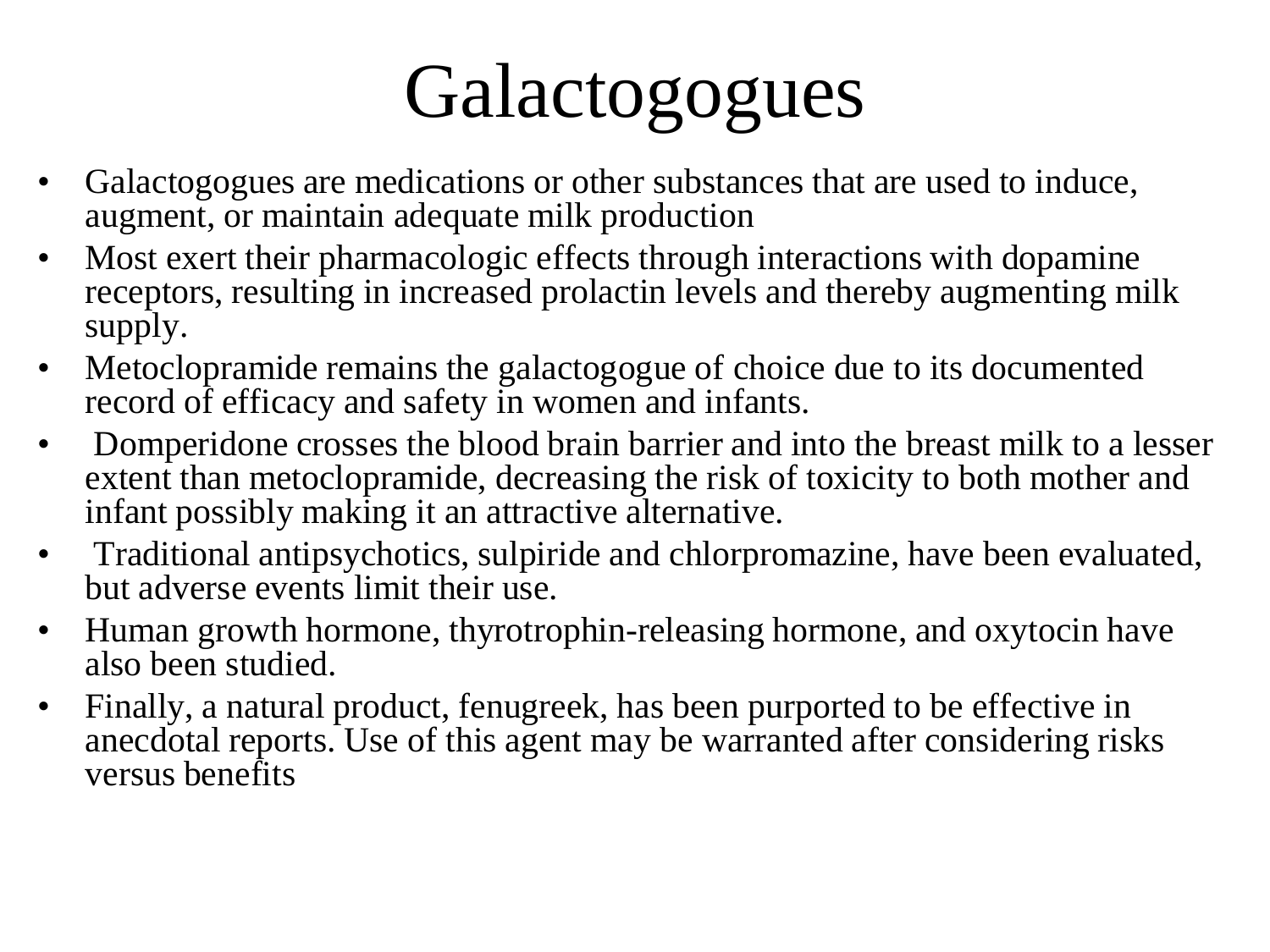#### INDICATIONS FOR GALACTOGOGUES

- Common indications for galactogogues are adoptive nursing (induction of lactation in a woman who was not pregnant with the current child),
- Relactation (reestablishing milk supply after weaning), and increasing a faltering milk supply because of maternal or infant illness or separation. Mothers who are not directly breastfeeding but are expressing milk by hand or with a pump often experience a decline in milk production after several weeks.
- One of the most common indications for galactogogues is to augment a declining milk supply in mothers of preterm or ill infants in the neonatal intensive care unit.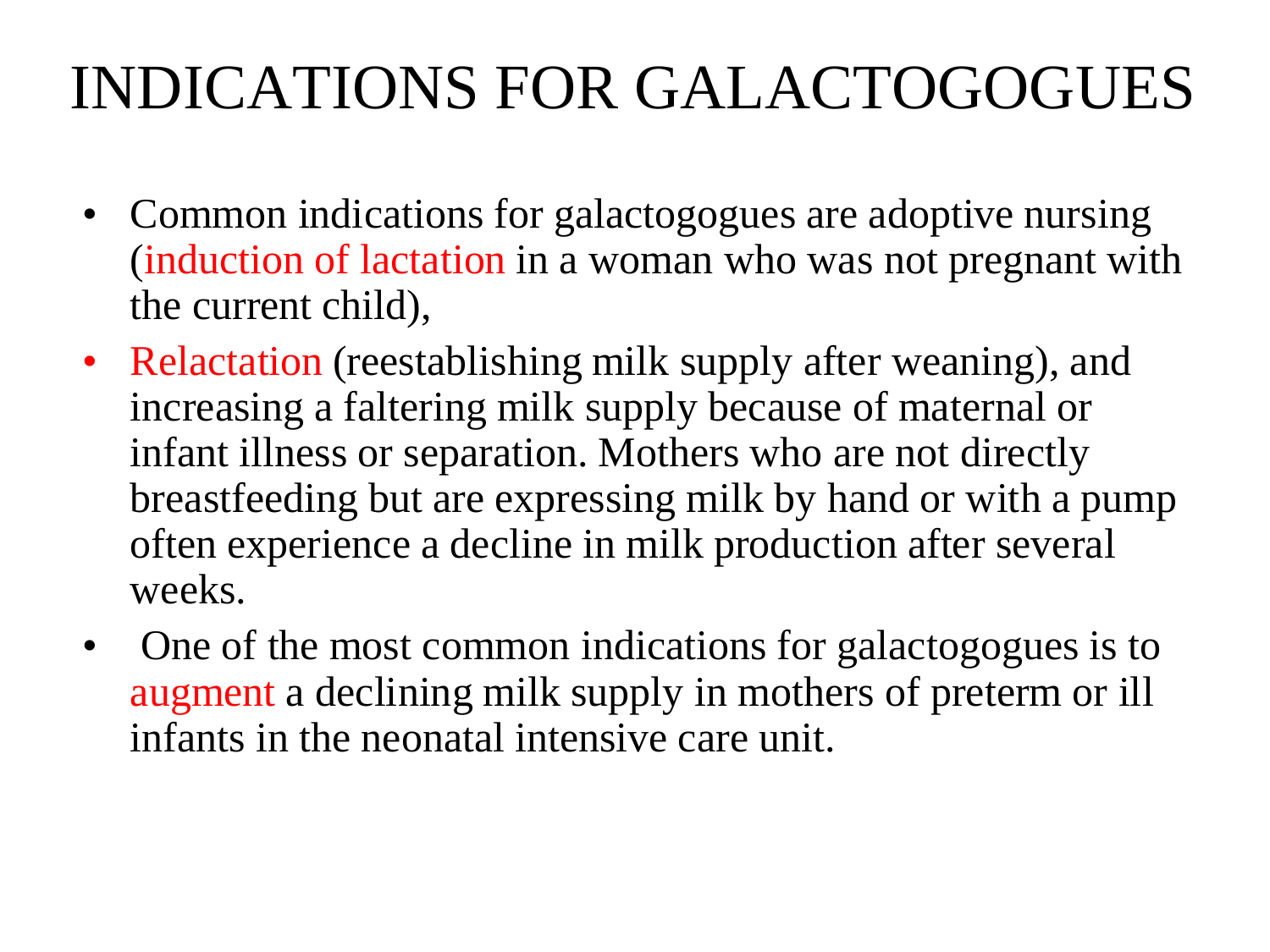### Metoclopramide = Plasil

- Metoclopramide antagonizes the release of dopamine, which in turn inhibits the effect of PIF on the pituitary. Consequently prolactin production increases. Because metoclopramide crosses the blood-brain barrier, its use can be limited by significant CNS side effects. Sedation is the most common side effect, occurring in up to 10% of users. Depression occurs less frequently. Extrapyramidal side effects, such as tardive dyskinesia (~1%), can occur and are more common in women and children.
- Although the medical literature reports a low incidence of depression, the widely held belief among women seeking to induce lactation is that depression is a very significant and common side effect. Therefore, many women choose to seek other alternatives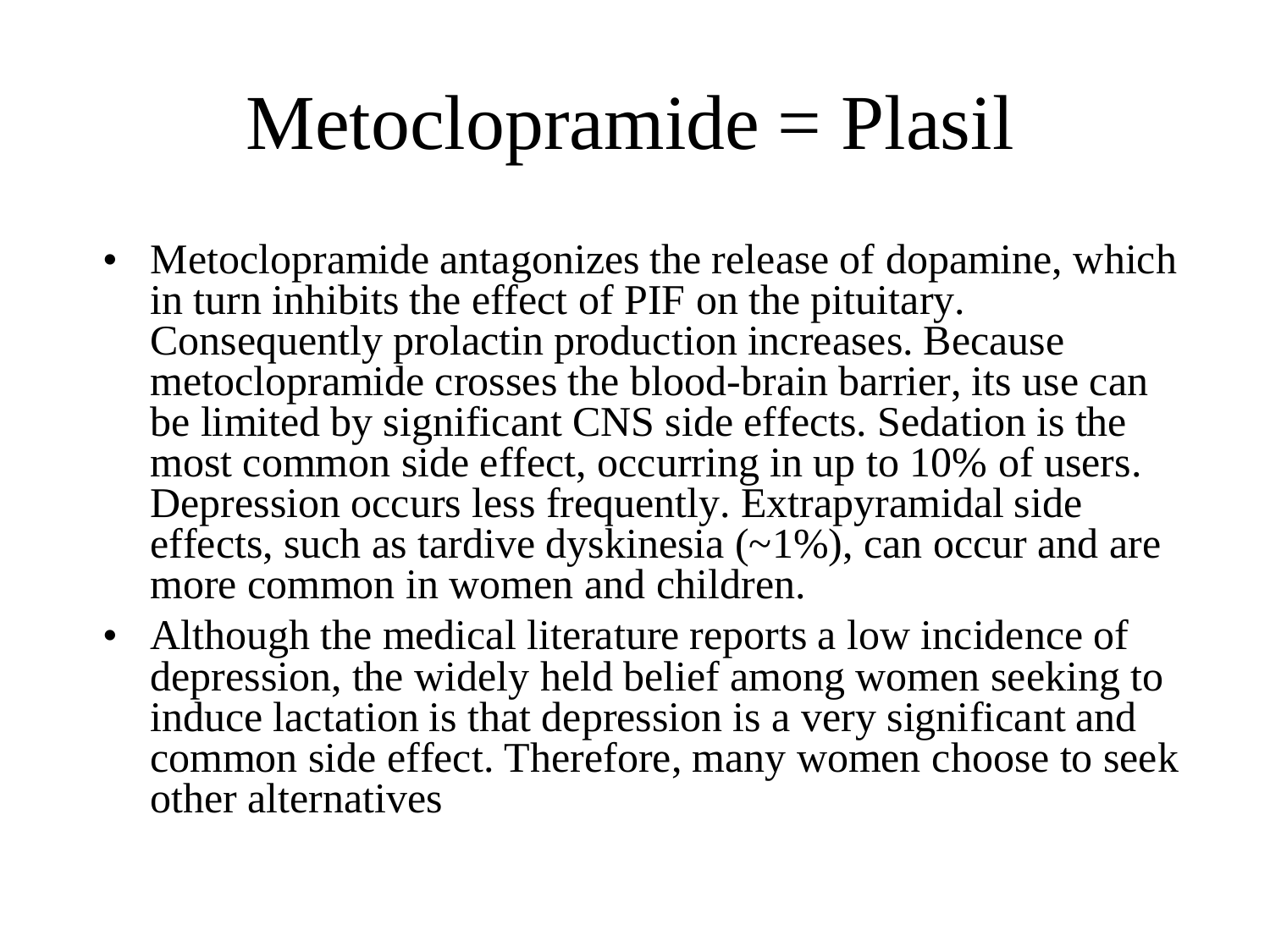#### Domperidone =Motilium

- Domperidone, like metoclopramide, is a dopamine antagonist. Side effects are few and include dry mouth, skin rash or itching, headache, and gastrointestinal disturbances. Unlike metoclopramide, domperidone does not cross the bloodbrain barrier but exerts its effect peripherally and is associated with few CNS side effects. The pituitary is outside the blood-brain barrier and is affected by the increased dopamine levels. There have been rare case reports of dystonia with domperidone compared with metoclopramide. Domperidone is not available commercially in the United States.[5,6]
- In July 2004, recognizing that many women were using domperidone to increase milk production, the FDA issued a warning against importing and using domperidone for any use, including lactation
- The warning is based on published reports of cardiac arrhythmias and sudden death in patients treated with intravenous domperidone
- Some, but not all, of these patients received doses above the manufacturer's recommended dose. Most of the patients were also being treated simultaneously with various chemotherapy drugs. At least one study on animal hearts demonstrated prolongation of cardiac repolarization with doses of domperidone used clinically.
- Although in controlled trials metoclopramide was not associated with cardiac arrhythmias, there have been case reports of arrhythmias and heart block with therapeutic doses of it as well.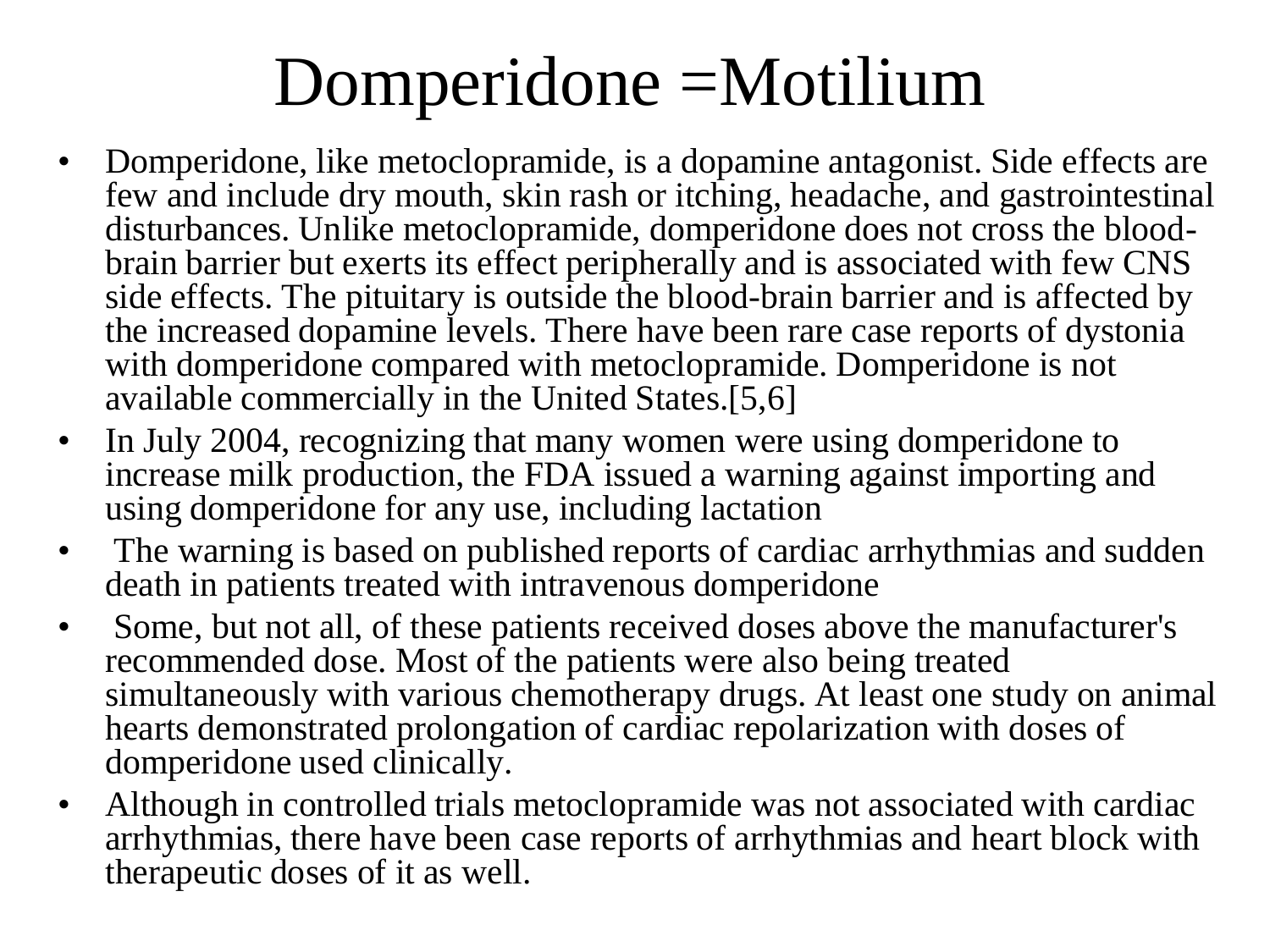#### Sulpiride = Dogmatil

• Sulpiride is a selective dopamine-2 antagonist with an antipsychotic (neuroleptic) medication not available in the United States that acts as a galactogogue by increasing prolactin-releasing hormone from the hypothalamus. Two studies have shown an increase in milk supply over placebo. Maternal side effects may include the extrapyramidal effects listed above for metoclopramide and possibly weight gain. The suggested dosage is 50 mg two or three times daily.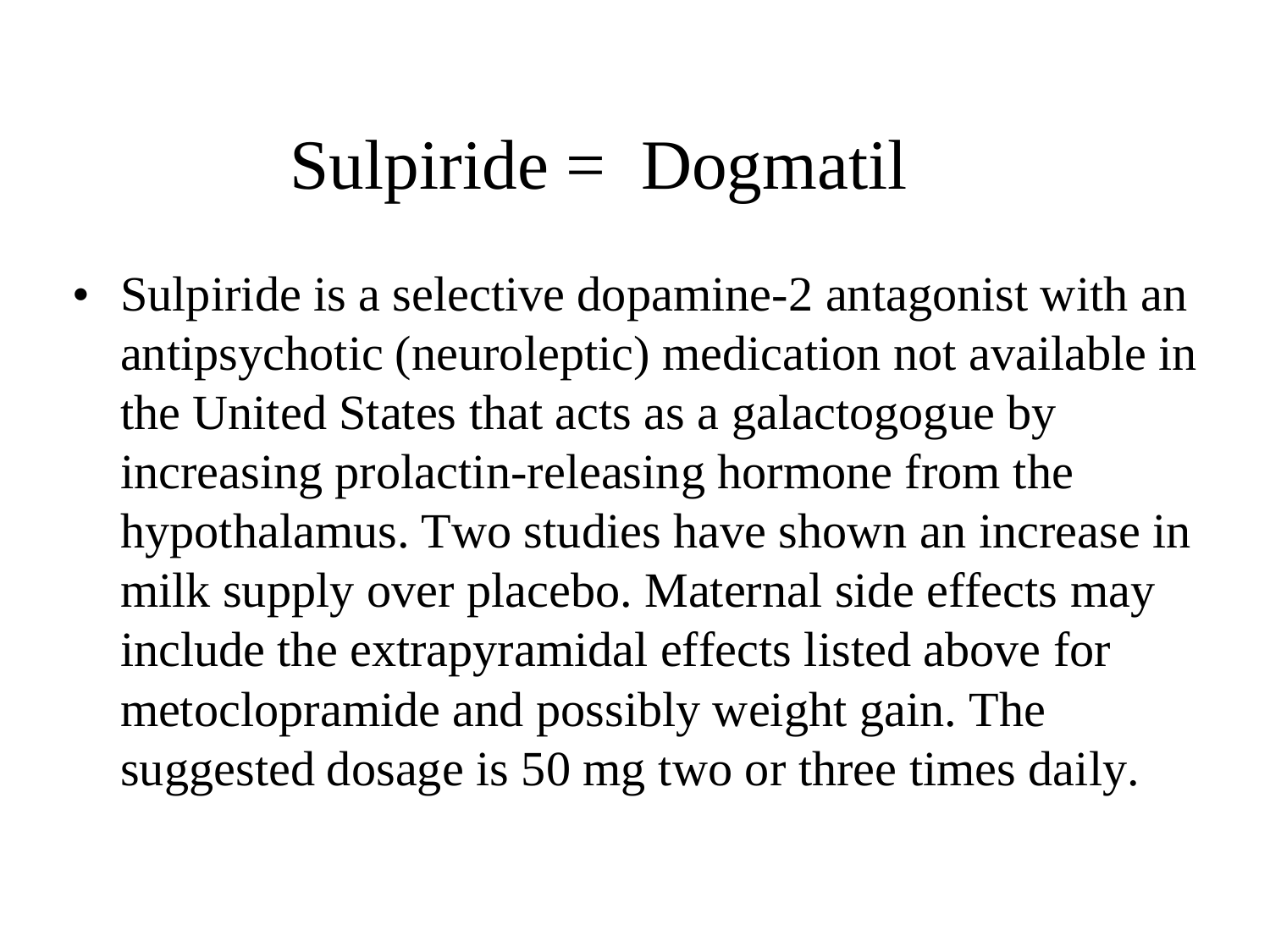### Chlorpromazine

- Chlorpromazine is also an antipsychotic that appears to work by blocking dopamine receptors.
- Side effects commonly include dystonic reactions and anticholinergic effects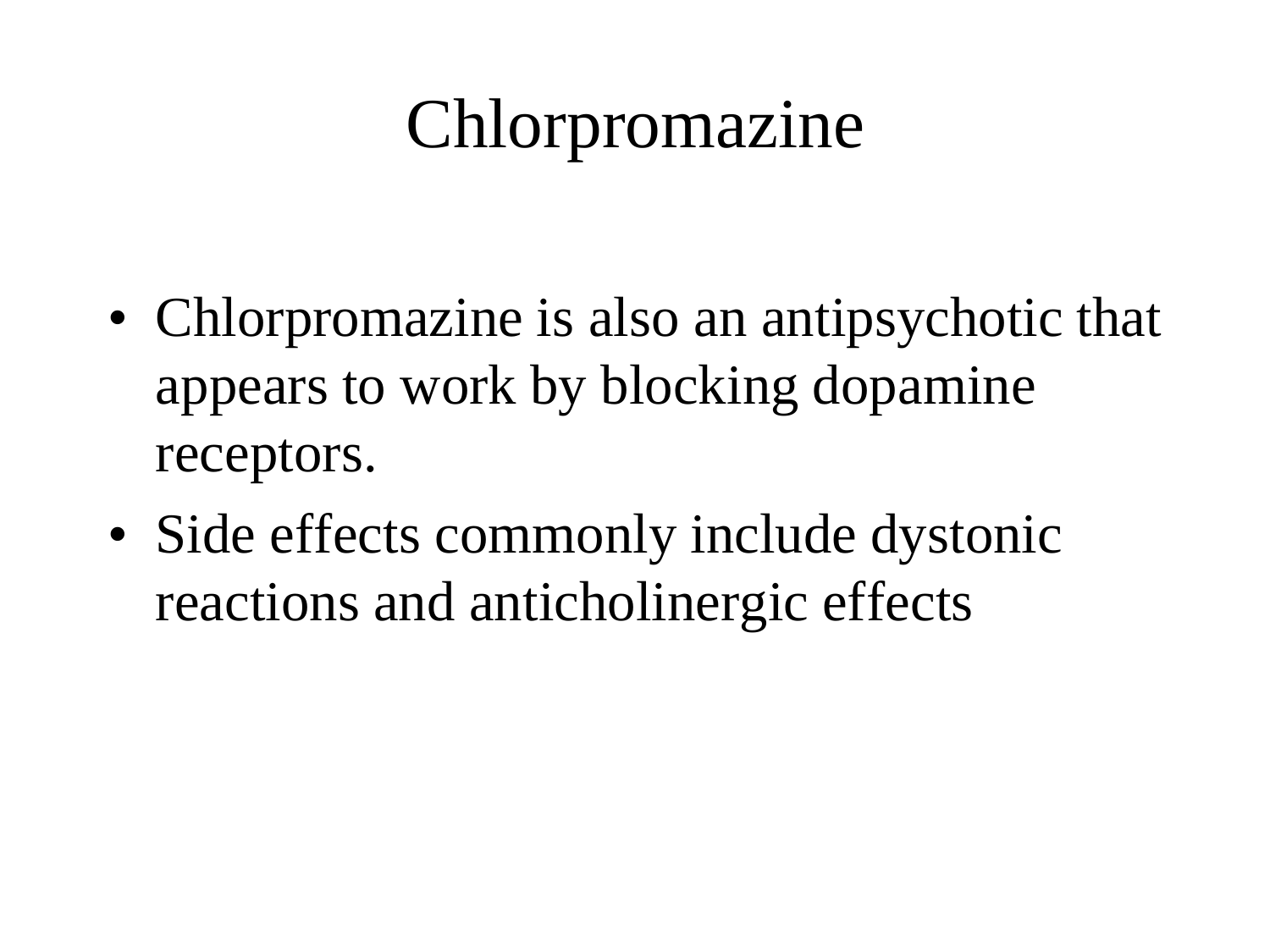### Thyrotropin Releasing Hormone (TRH)

- Thyrotrophin-releasing hormone (TRH) is used in the United States to assess thyroid function. It causes the release of both thyroid-stimulating hormone (TSH) and prolactin from the pituitary.
- The most recent study suggests short-term use is both safe and effective, but long-term use has not been evaluated. Dosage was one spray (1 mg TRH) 4 times daily.
- Other studies used IV (200 μg) or oral (5 mg) forms.32 TRH is not commonly used.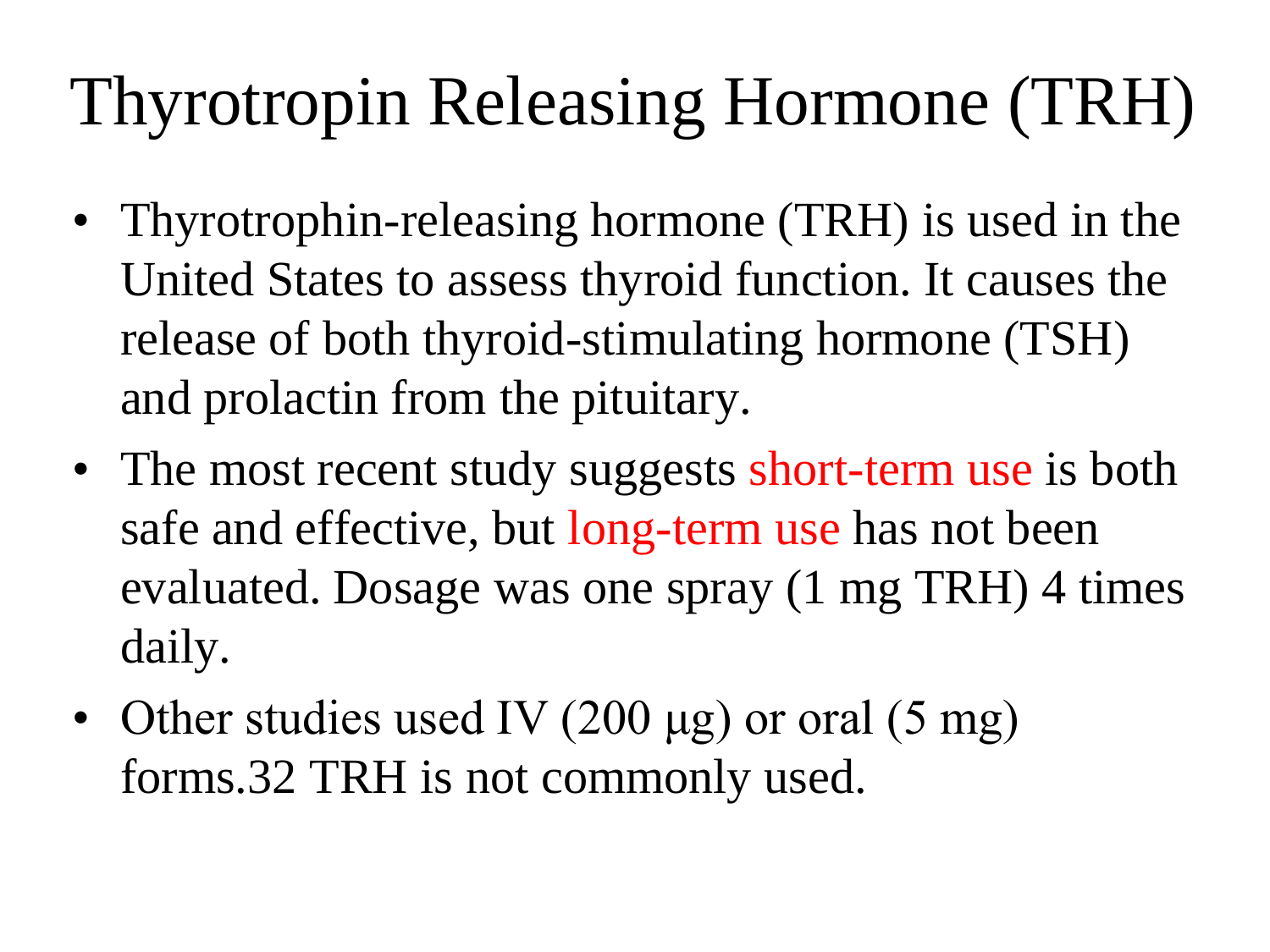#### Human growth hormone

- One randomized, double-blind, placebo-controlled trial of human growth hormone in a dose of 0.1 IU/kg/day subcutaneously noted a significant increase in milk volume by day 7 in 16 healthy lactating women.
- There were no documented changes in milk composition or side effects reported in the mothers.
- The usefulness of this expensive, injectable galactogogue appears limited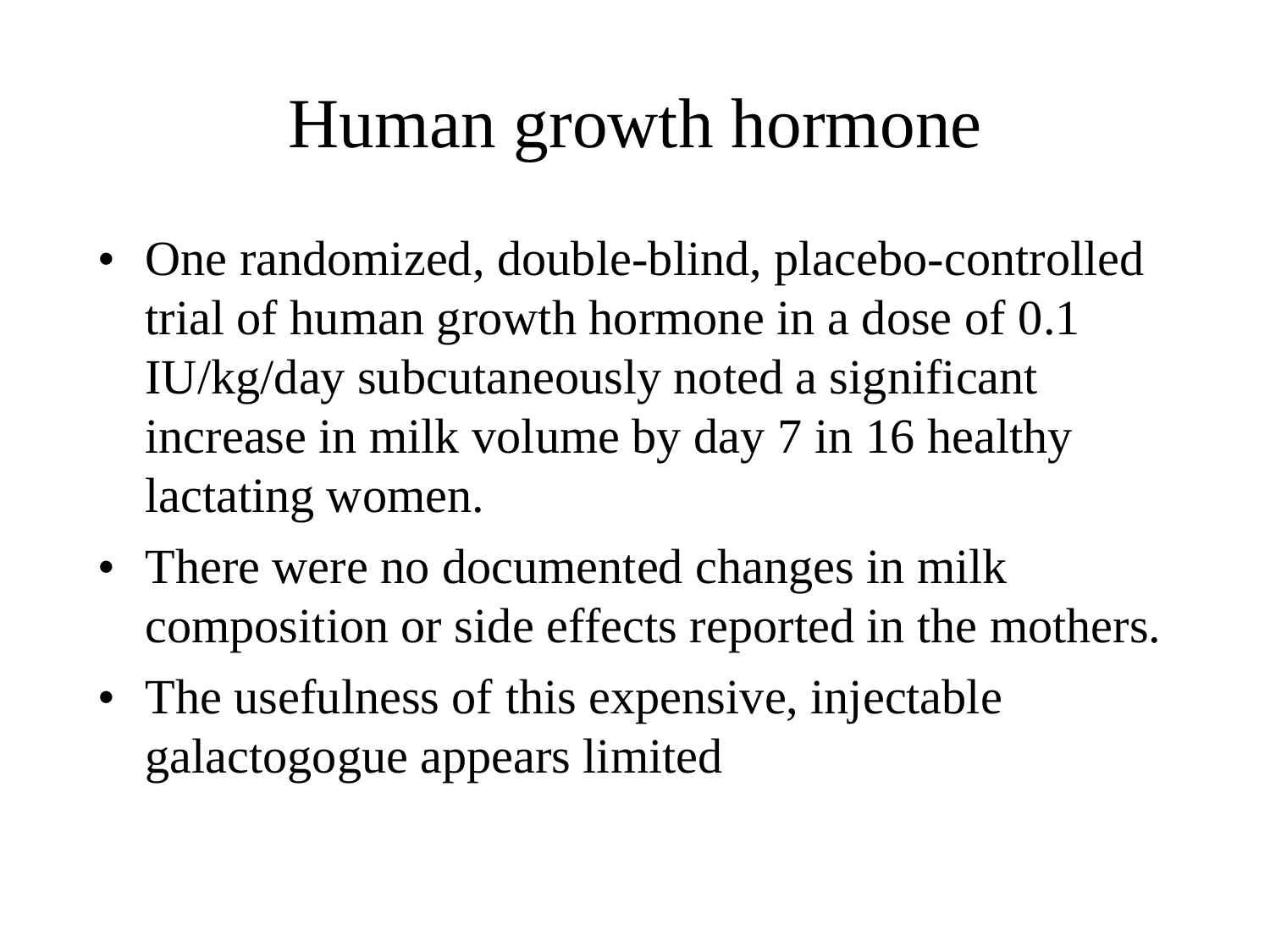### **Oxytocin**

- Oxytocin nasal spray has been used in early lactation with some success in enhancing let-down (Newton and Egli, 1958 ),
- although it has no effect on the secretion of prolactin. Therefore it could be considered once lactation has been initiated.
- It has been associated with an easier establishment of breast-feeding and an improvement of milk production in puerperal women (Huntingford, 1961). Women using oxytocin nasal spray for induction of lactation were divided on the efficacy of its use, but often reported that the milk ejection response was more likely to occur if it was used in conjunction with nipple stimulation (Auerbach and Avery, 1981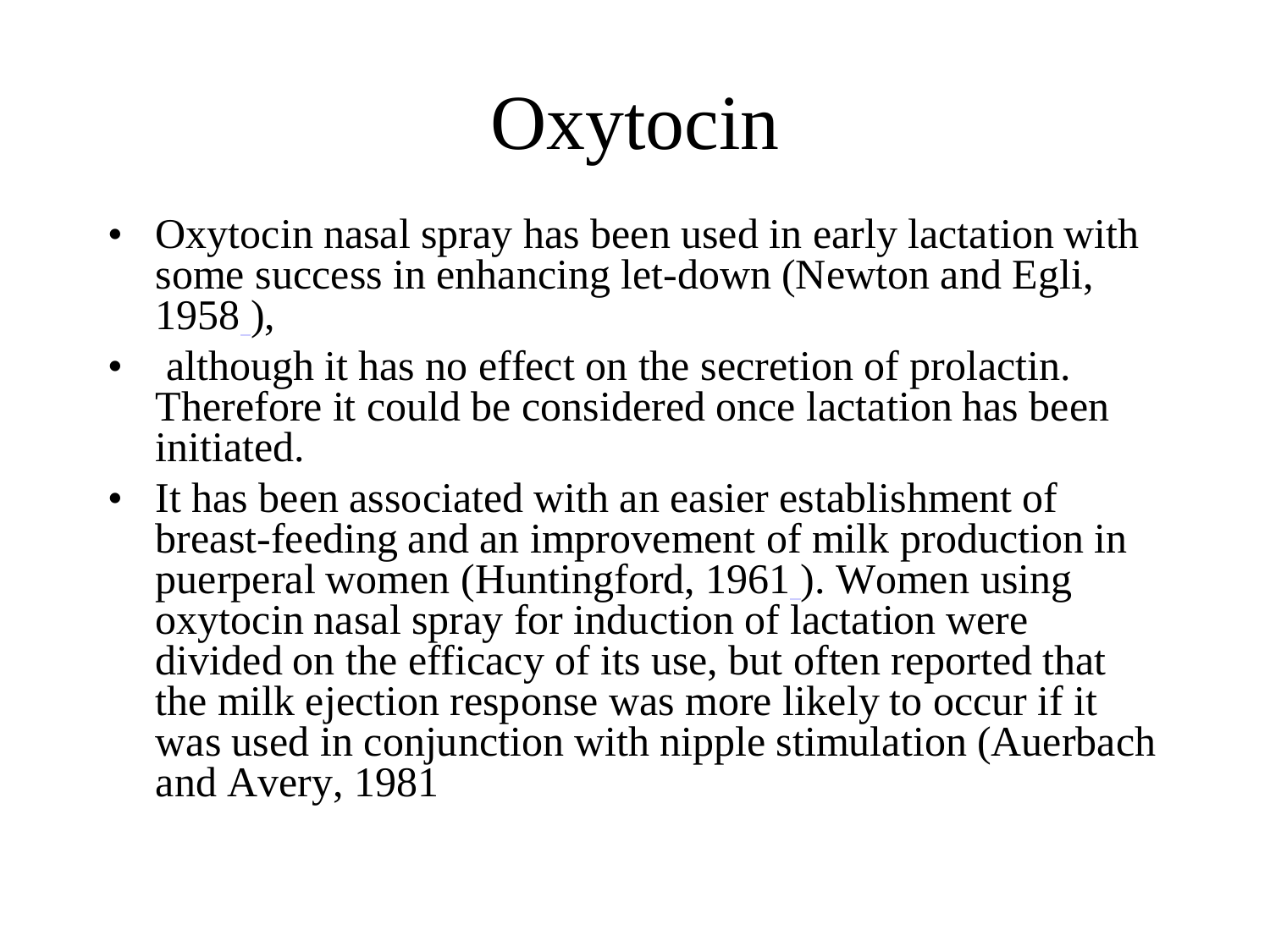### Psychological factors

- It can influence the prolactin and oxytocin reflexes
- it has been suggested that confidence and a strong desire to lactate are important components of success (Lawrence, 1994; Nemba, 1994).
- Support from her partner, family and friends for the mother in her attempt to breast-feed is essential (Lawrence, 1994).
- This should be supplemented by professional support but unfortunately most clinicians are not familiar with the principles of induced lactation. Professional help is however available from qualified lactation consultants (International Board of Certified Lactation Consultants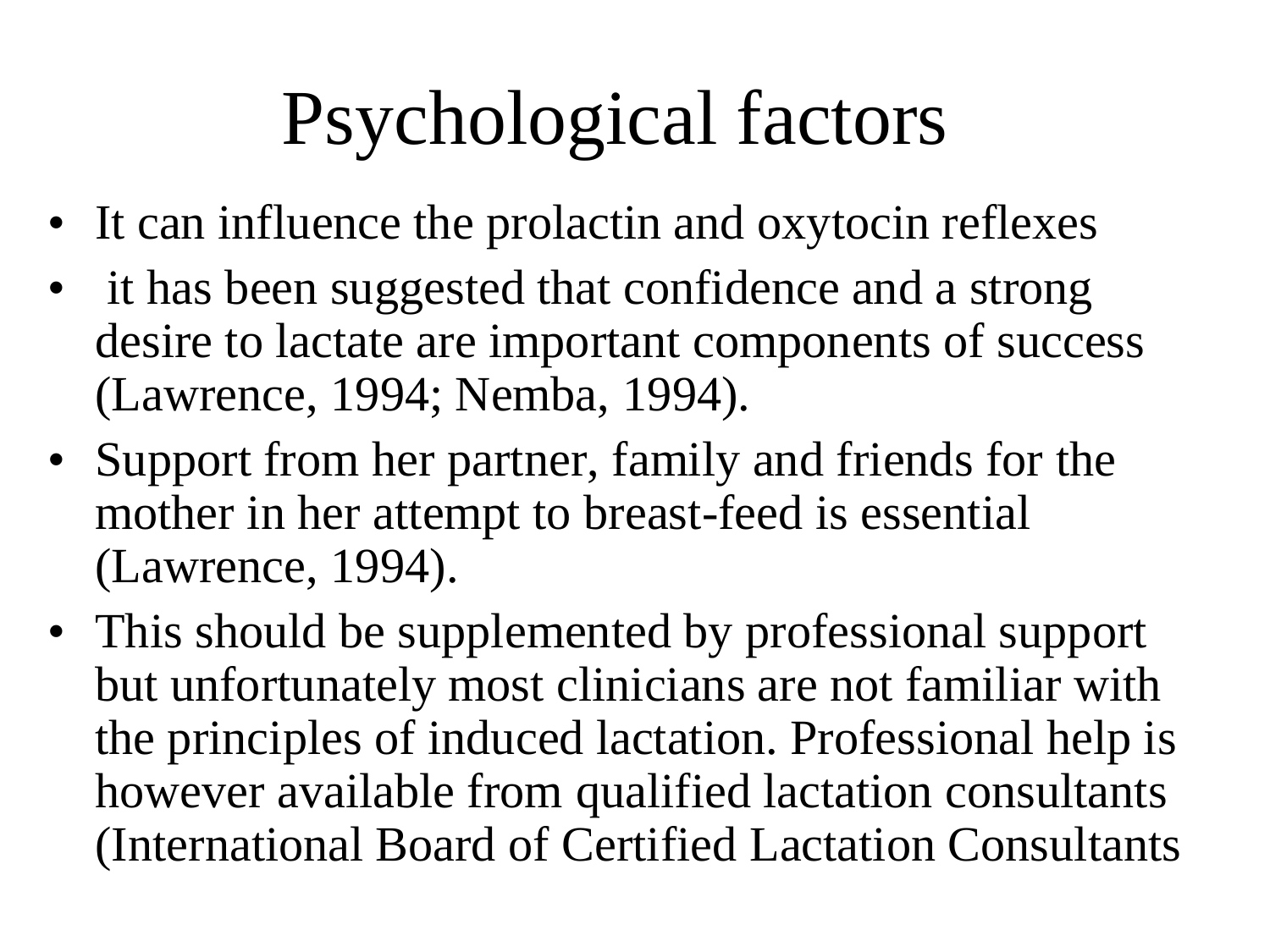### Herbal Galactagogues

- Fenugreek, Blessed Thistle, Brewers Yeast, Alfalfa are among a number of herbs that will help milk production increase. Alfalfa is known to have a few side effects – including alcohol production so it is best to speak with a trained naturopath or GP before trying this
- The addition of herbs to augment milk supply is largely based on anecdotal evidence. Among the herbs mentioned above, fenugreek and blessed thistle appear more often in the popular protocols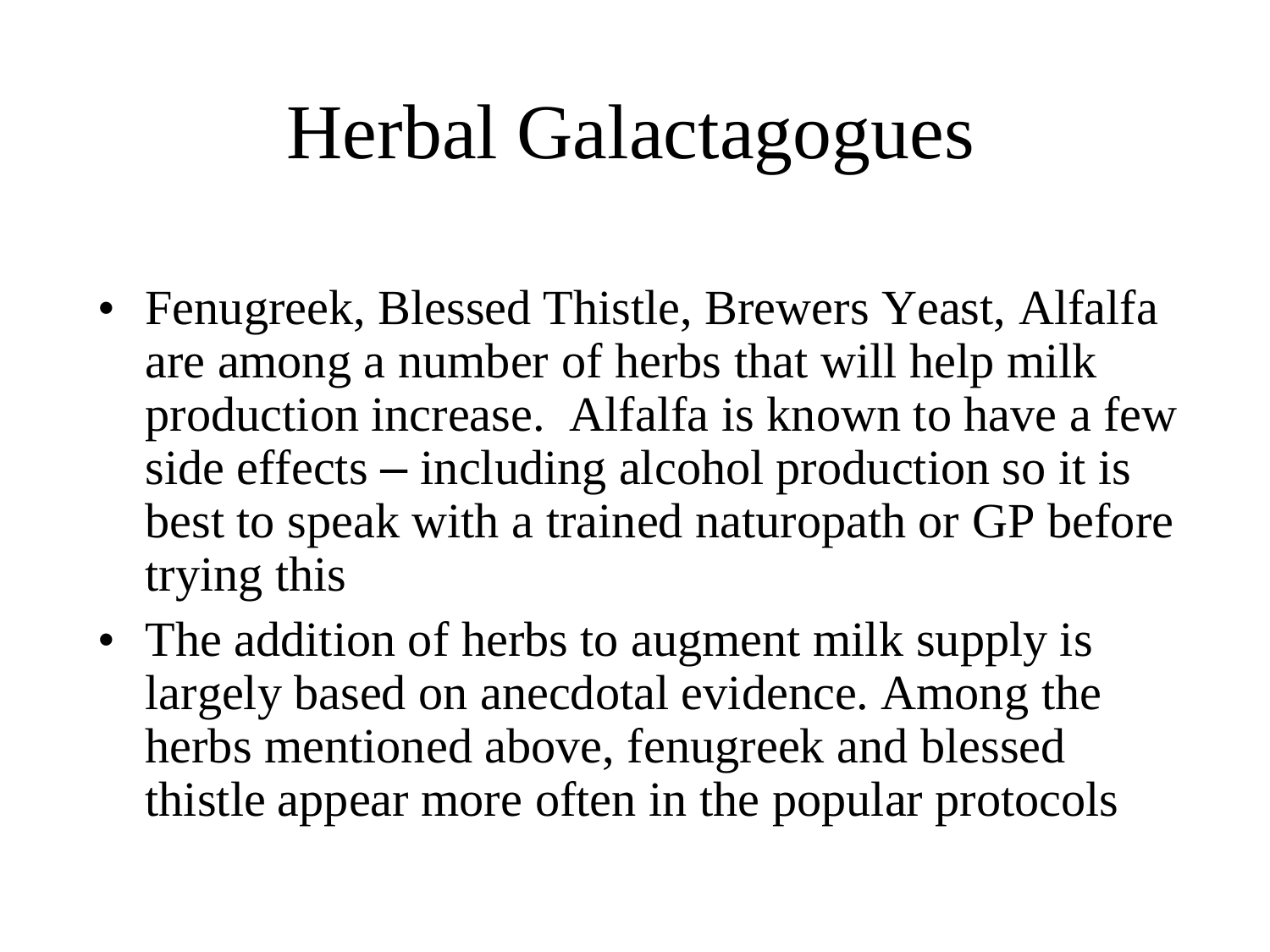### Fenugreek

- Fenugreek, Trigonella foenumgraecum, is an herb from the Fabaceae family, which includes peas and peanuts. This herb is very commonly recommended on breastfeeding web sites and references as a supplement to increase lactation.
- The active ingredients are thought to be in the seed, although the mechanism of action is not clear. It is considered "possibly safe" when used in medicinal amounts, although it is considered "possibly unsafe" in children.
- Side effects include diarrhea and flatulence, but the most noticeable is a body odor similar to maple syrup. There is also the potential for allergies because it is part of the pea family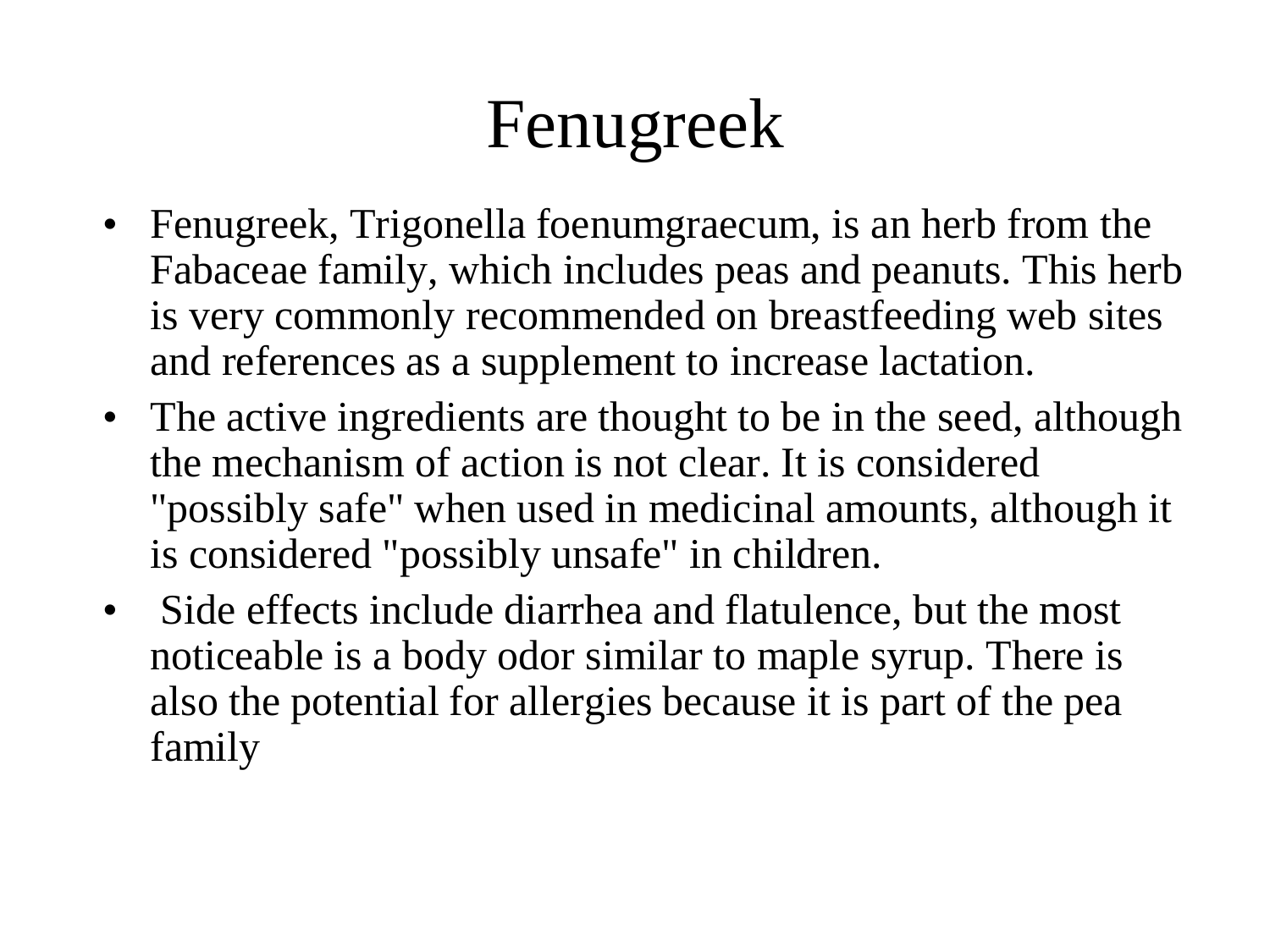#### Goat's Rue

- Goat's Rue (Galega officinalis) is a traditional galactogogue, widely recommended in Europe, based on observations of increased milk supply when fed to cows in the 1900s. No controlled human trials have been done, and no adverse effects have been reported with the following possible exception:
- Maternal ingestion of a lactation tea containing extracts of licorice (Glycyrrhiza glabra), fennel, anise, and goat's rue was linked to drowsiness, hypotonia, lethargy, emesis, and poor suckling in two breastfed neonates. An infection work-up was negative, and symptoms and signs resolved on discontinuation of the tea and a 2 day break from breastfeeding.
- The tea was not tested for contaminants or adulterants, and there have been no other adverse events reported in Europe or South America, where the herb is also used as a hypoglycemic agent. It is usually used as a tea (1 tsp dried leaves steeped in 8 oz water for 10 minutes) with 1 cup taken three times a day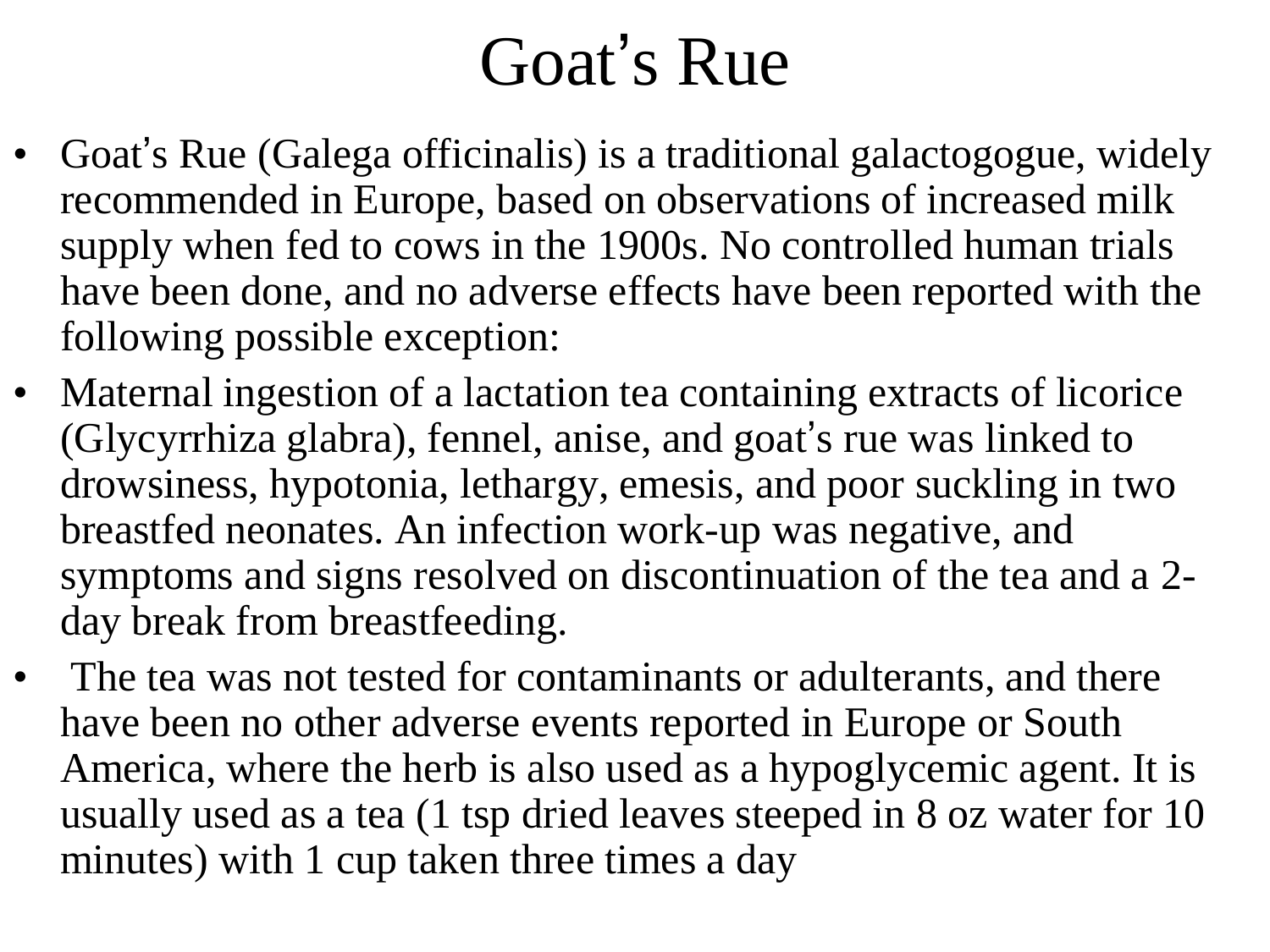#### Blessed Thistle

- Blessed thistle, Cnicus benedictus, is another herb recommended to enhance lactation. It is distinctly different from milk thistle.
- It is a member of the Asteraceas/Compositae family, which includes ragweed. Many parts of the plant are used to treat various ailments. The plant may have bacteriostatic, antitumor, and antihistamine activity.
- How it works to enhance lactation is unknown. Blessed thistle is thought to be possibly safe when used medicinally.
- Side effects include gastrointestinal irritation and potential allergies, because it is part of the ragweed family.
- Many other herbs are reported to aid in lactation but are not suggested with quite the frequency as the aforementioned. Some of these include milk thistle, fennel, alfalfa, oats, and marshmallow root.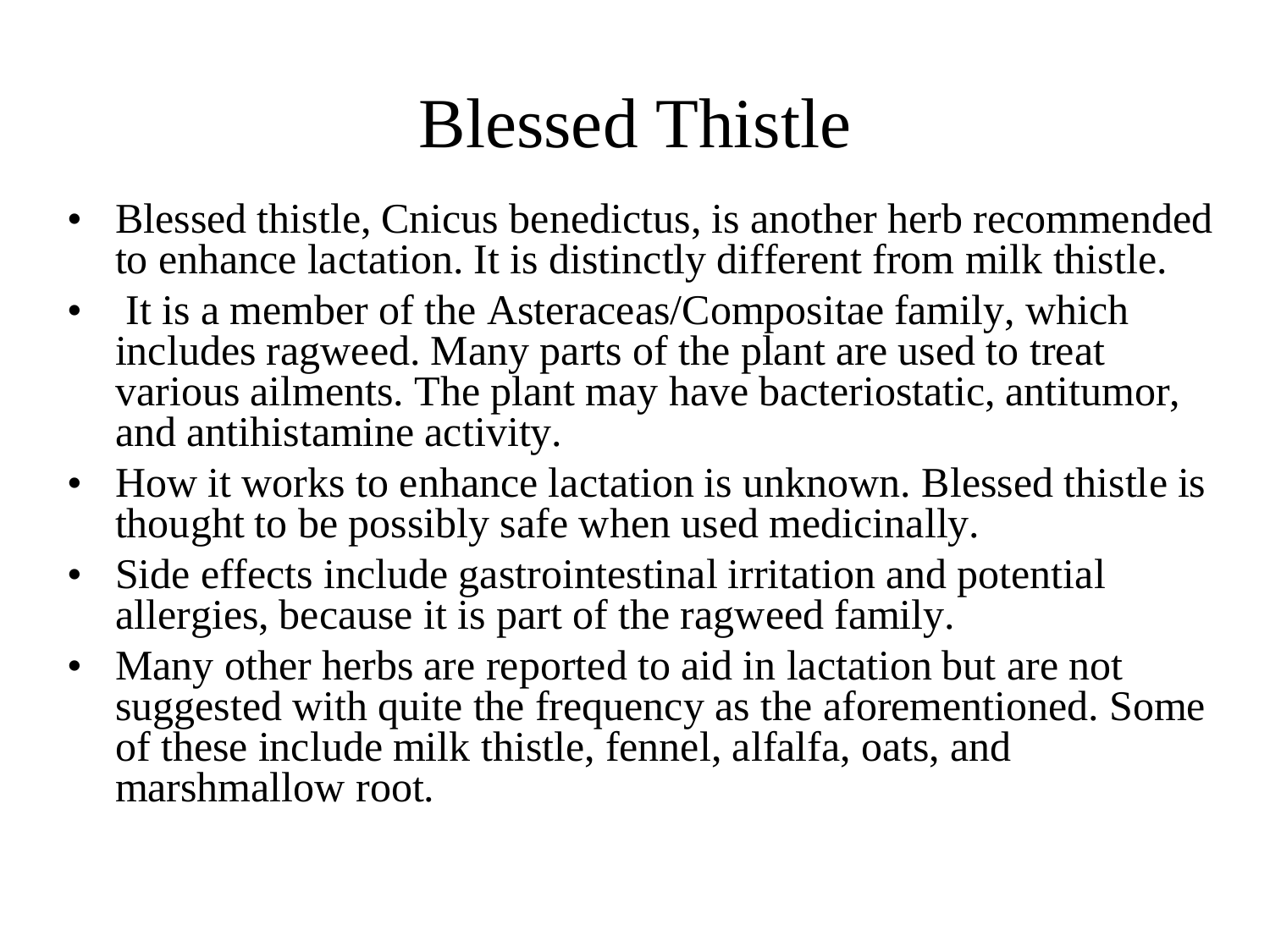## Nipple Stimulation

- The cornerstone of any induction protocol is nipple stimulation (evidence level C, uncontrolled, case studies).
- In fact, some protocols give no recommendations other than frequent nipple stimulation, usually every 2 to 3 hours, to mimic the nursing habits of newborns.
- Nipple stimulation, via suckling or manual stimulation, initiates release of prolactin from the anterior pituitary and oxytocin from the posterior pituitary gland.
- The release of prolactin from the anterior pituitary stimulates the production and secretion of breast milk, while the release of oxytocin from the posterior pituitary aids in the contraction of myoepithelial cells within the breast, resulting in milk letdown.
- Stimulation can be done manually or with a breast pump.
- Women report varying success with the different methods.
- The popular wisdom is that using a double set up electric pump will give the best benefit and be the most time efficient. However, some women report better success with manual expression of the breast .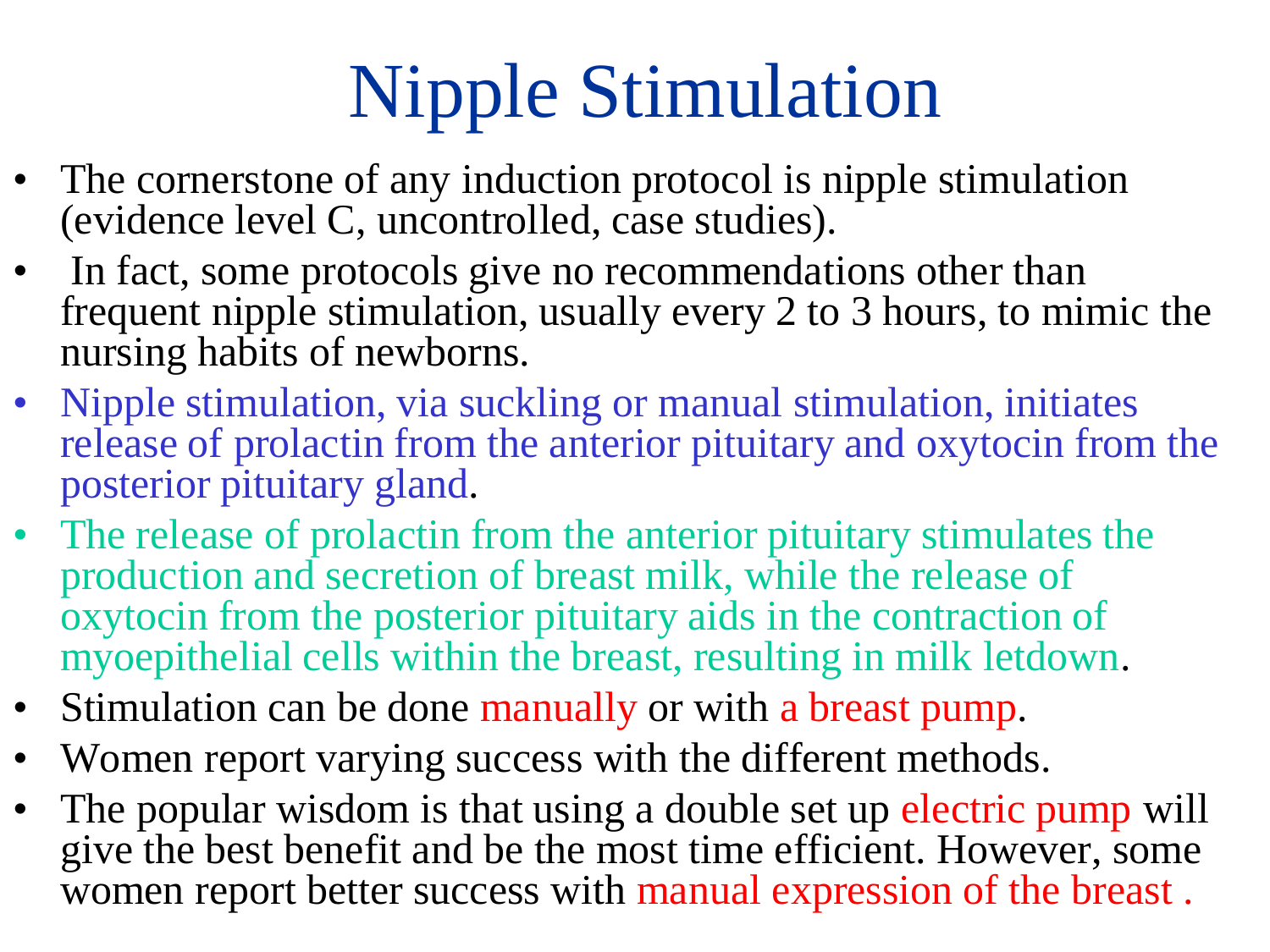### Suckling

• In the beginning of the process, because there was little or no milk, the nipple would be coated with mashed fruits or other soft foods, and the infant would be placed at each nipple to suckle. The sweetness of the mashed fruit would serve to encourage the child to continue suckling until the volume of milk was high enough to sustain the infant, and also to temporarily supplement the nutritional needs of the child.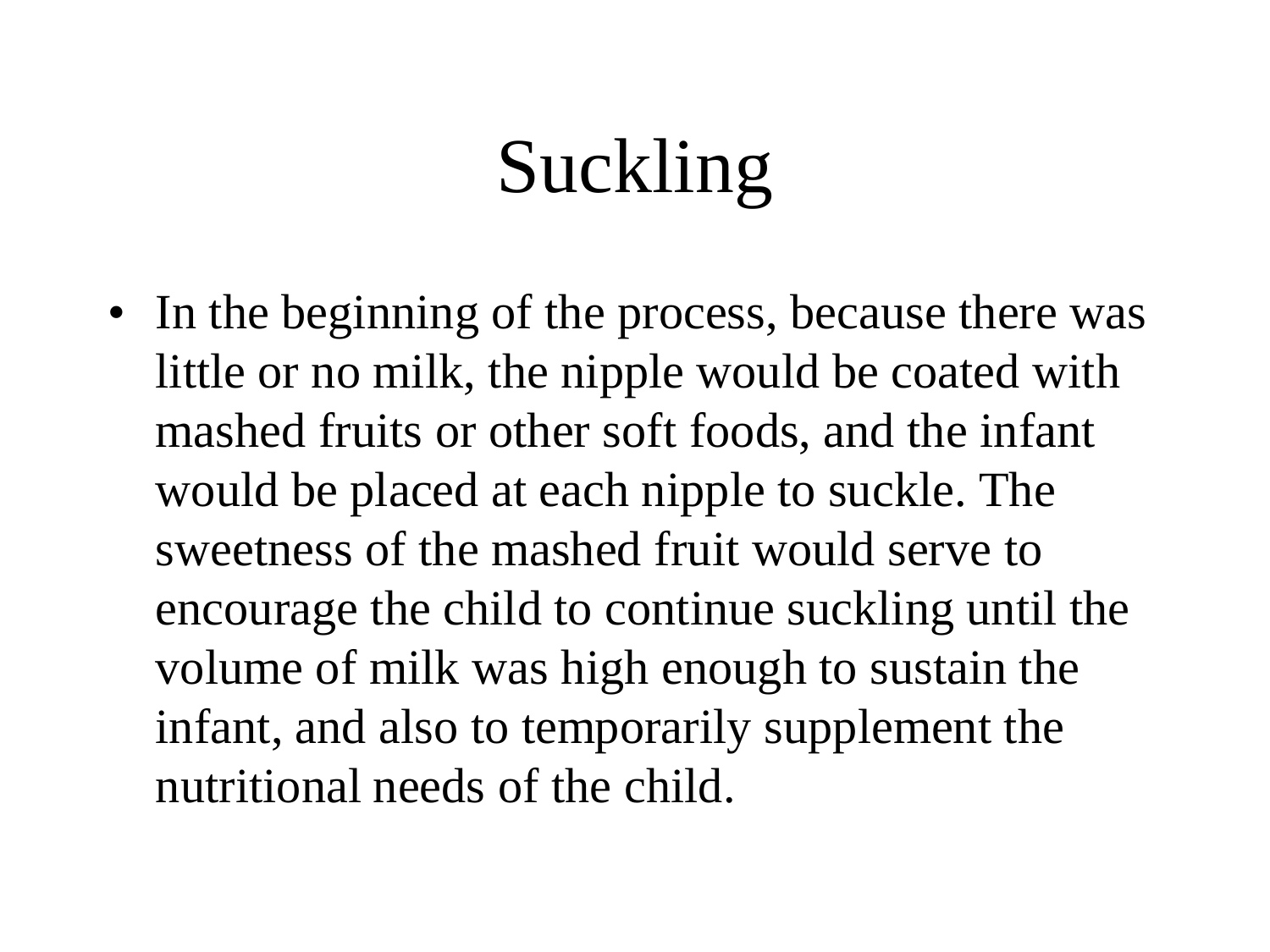### Manual Nipple Stimulation

• Frequent nipple stimulation, usually every 2 to 3 hours, to mimic the nursing habits of newborns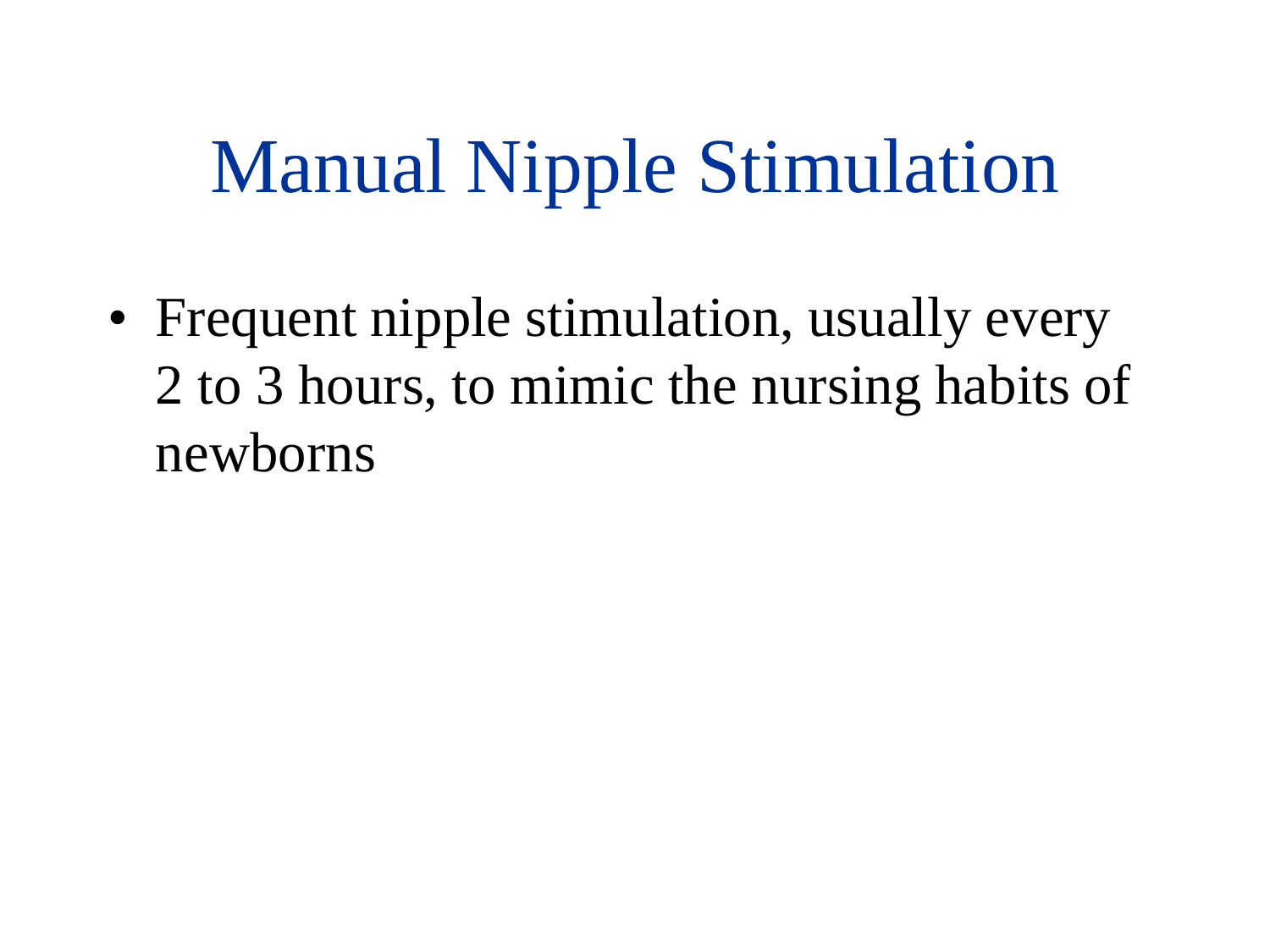### Simple Manual Breast Pump

- Safe and easy to use.
	- -Adapts to most breast sizes.
	- -Polycarbonate horn and silicone sucking ball that are sterilize-able.



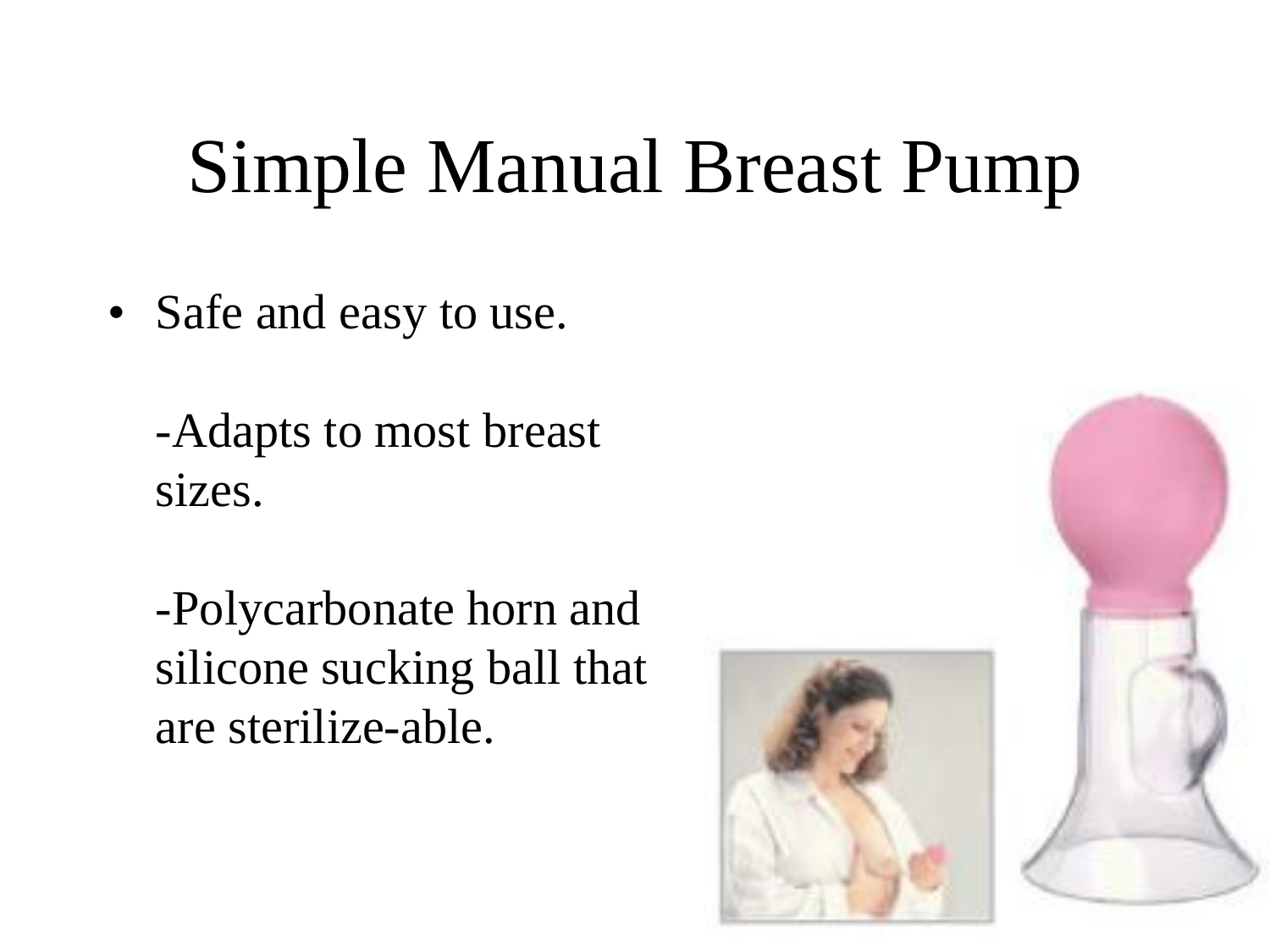## **Manual Breast Pumps**

Advantages

- Their small size makes them convenient to pack and carry on a trip
- Allows you to control the suction more directly since you are the one pumping
- They are quieter than electric breast pumps
- Disadvantages
- It takes a long time to express your breast milk
- Some women find that they are unable to empty breast fully which can lead to a lower milk supply
- They are tiring to use. You have to provide all the power

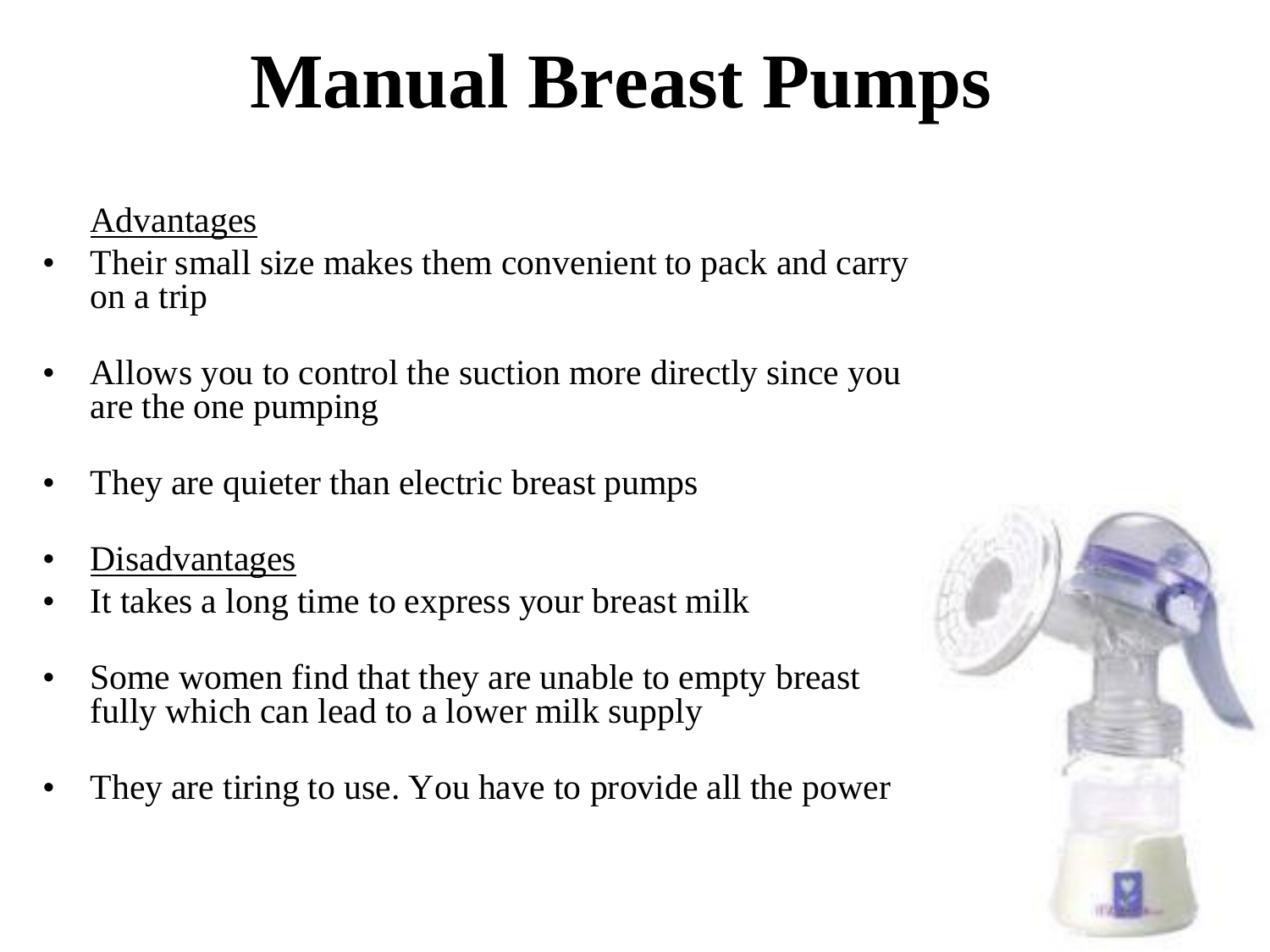## **Double pumping**

• Expressing simultaneously from both breasts, cuts milk expression time in half and increases prolactin levels and milk volume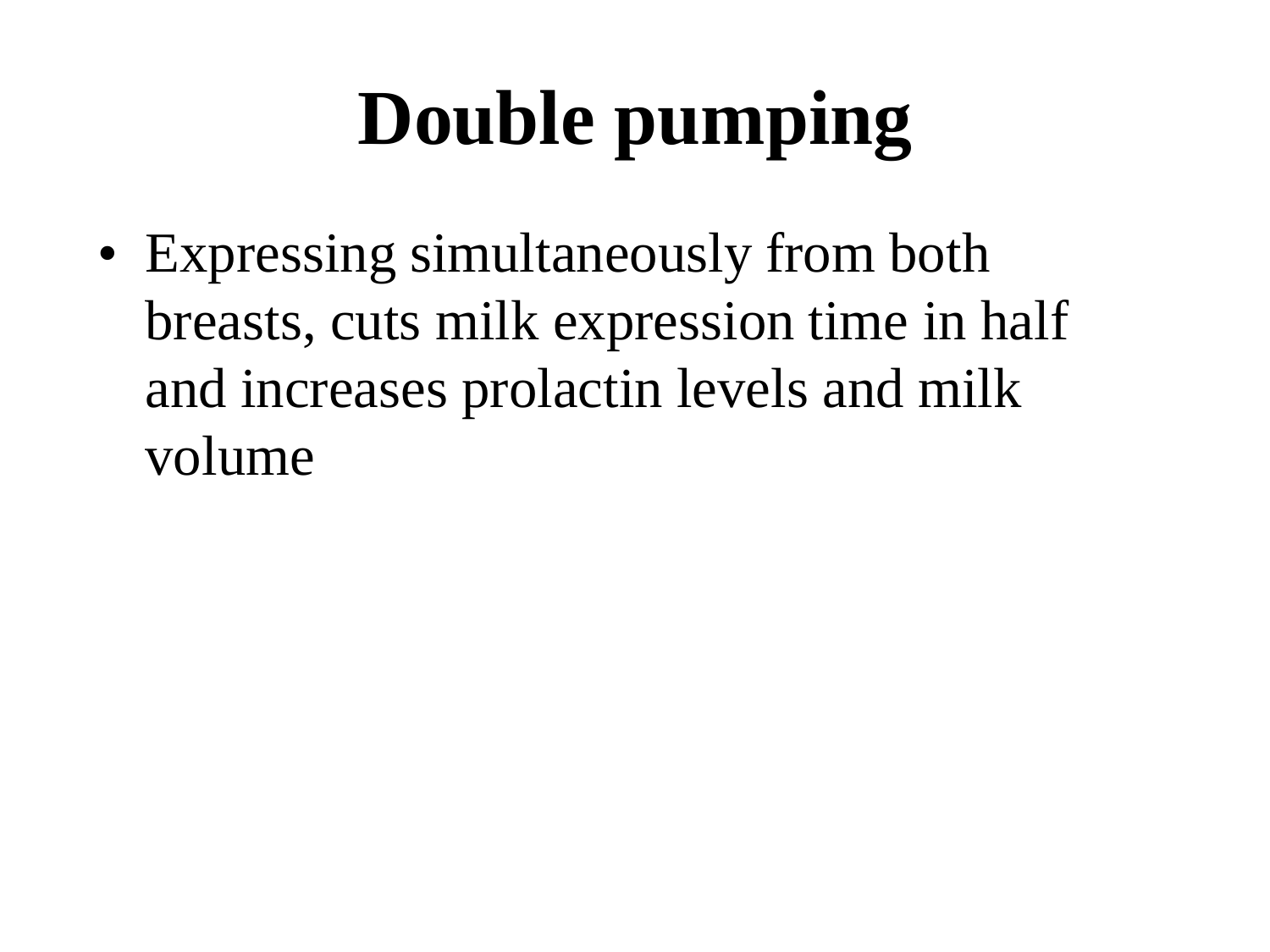## **Double Electric Breast Pumps**

#### Advantages

•

- Pumping is quick and efficient with these electric models. If you are pumping often, it will make you experience much less bothersome
- Most models allow for pumping both breasts at once which make things even faster
- Electric models yield more breast milk than manual models. It will help increase your milk supply
- Disadvantages
- These models are significantly more expensive
- They can be noisy
- They can be heavy and cumbersome to pack and carry along with you

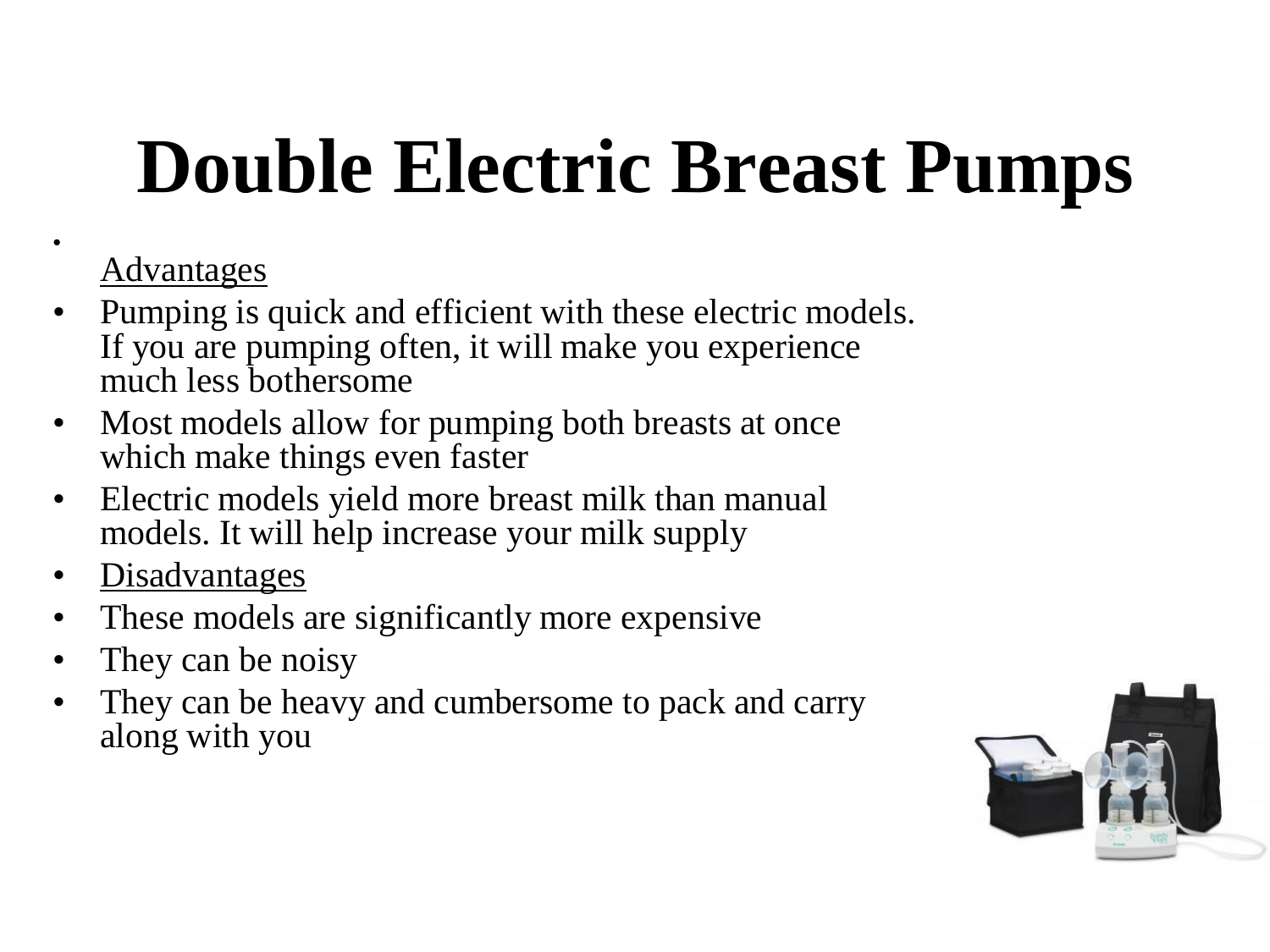### The Drop And Drip Method

• An alternative to this is the drop and drip method to initiate suckling: milk is poured over the nipple drop by drop using a spoon and allowed to flow to the tip of the nipple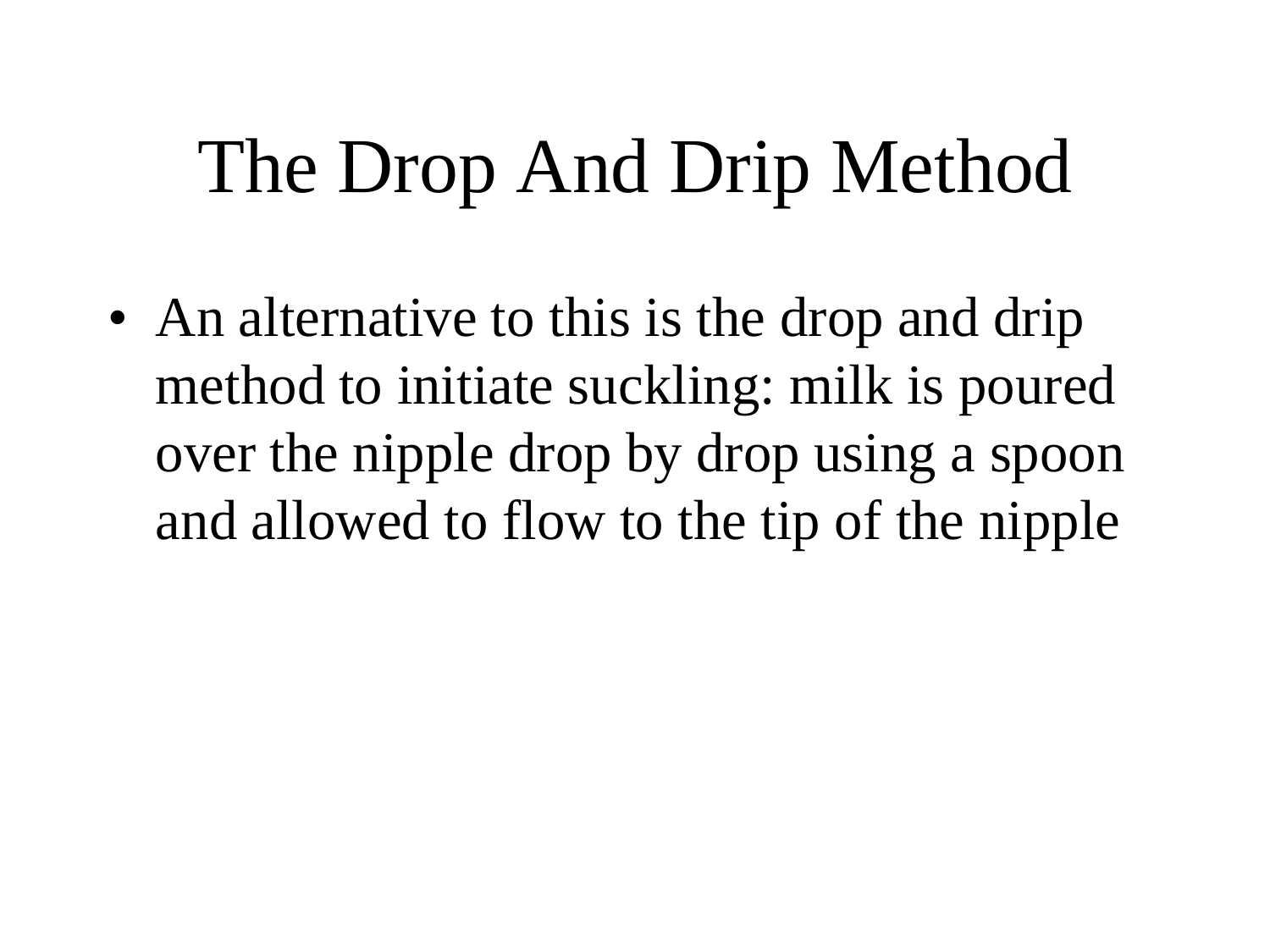### Syringe and Catheter

• An alternative to this is the drop and drip method to initiate suckling: milk is poured over the nipple using syringe and catheter and allowed to flow to the tip of the nipple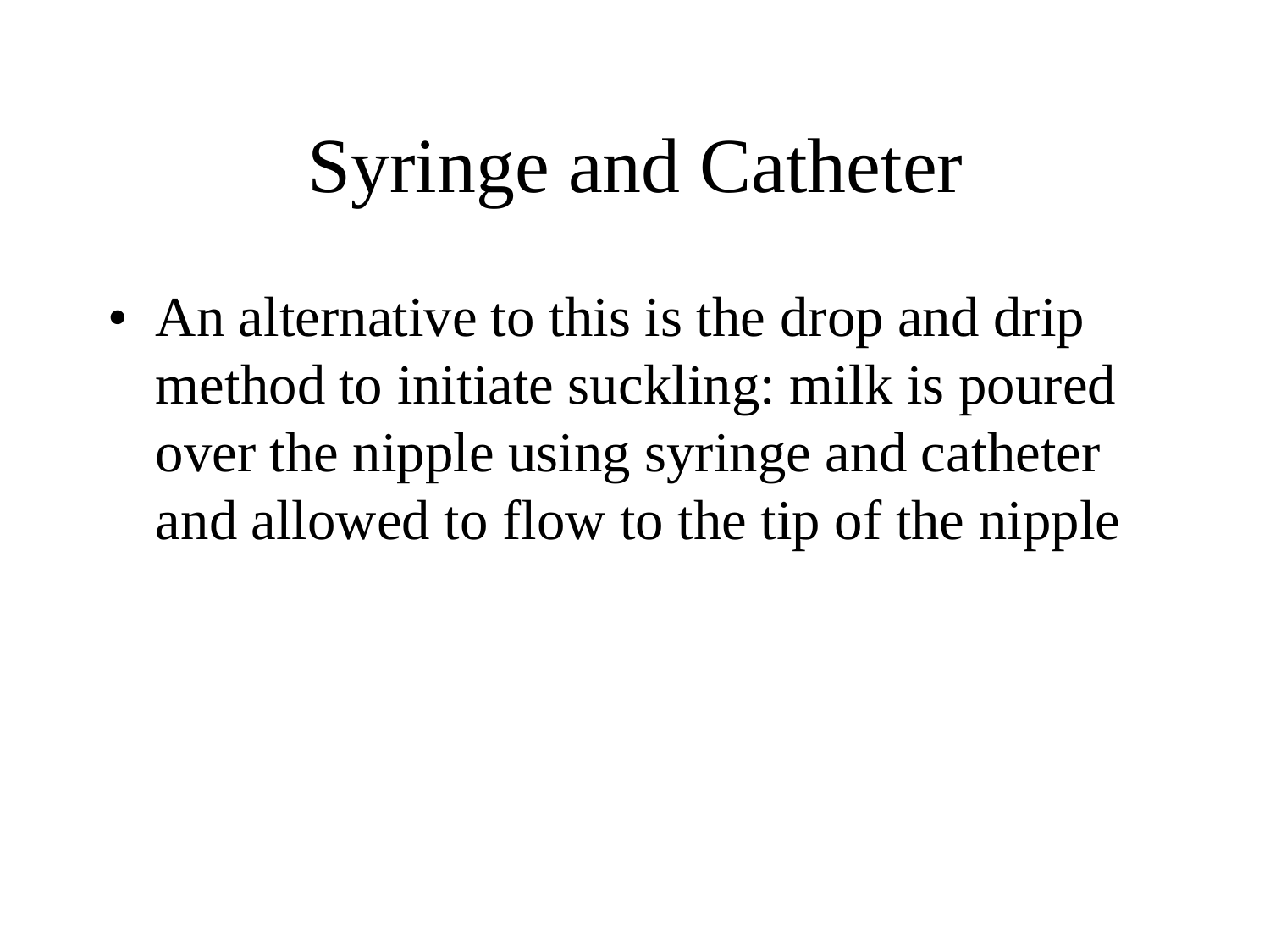### The Supplemental Feeding **Devices**

- Two popular devices are the SNS by Medela (McHenry, IL) and the Lact-Aid Nursing Training System (Lact-Aid International, Inc., Athens, TN)
- Since frequent nursing encourages milk production, it is desirable to keep the baby at the breast for all feedings.
- The best way to achieve both goals is to use a supplemental feeding device worn at the breast that delivers formula (or stored breast milk).

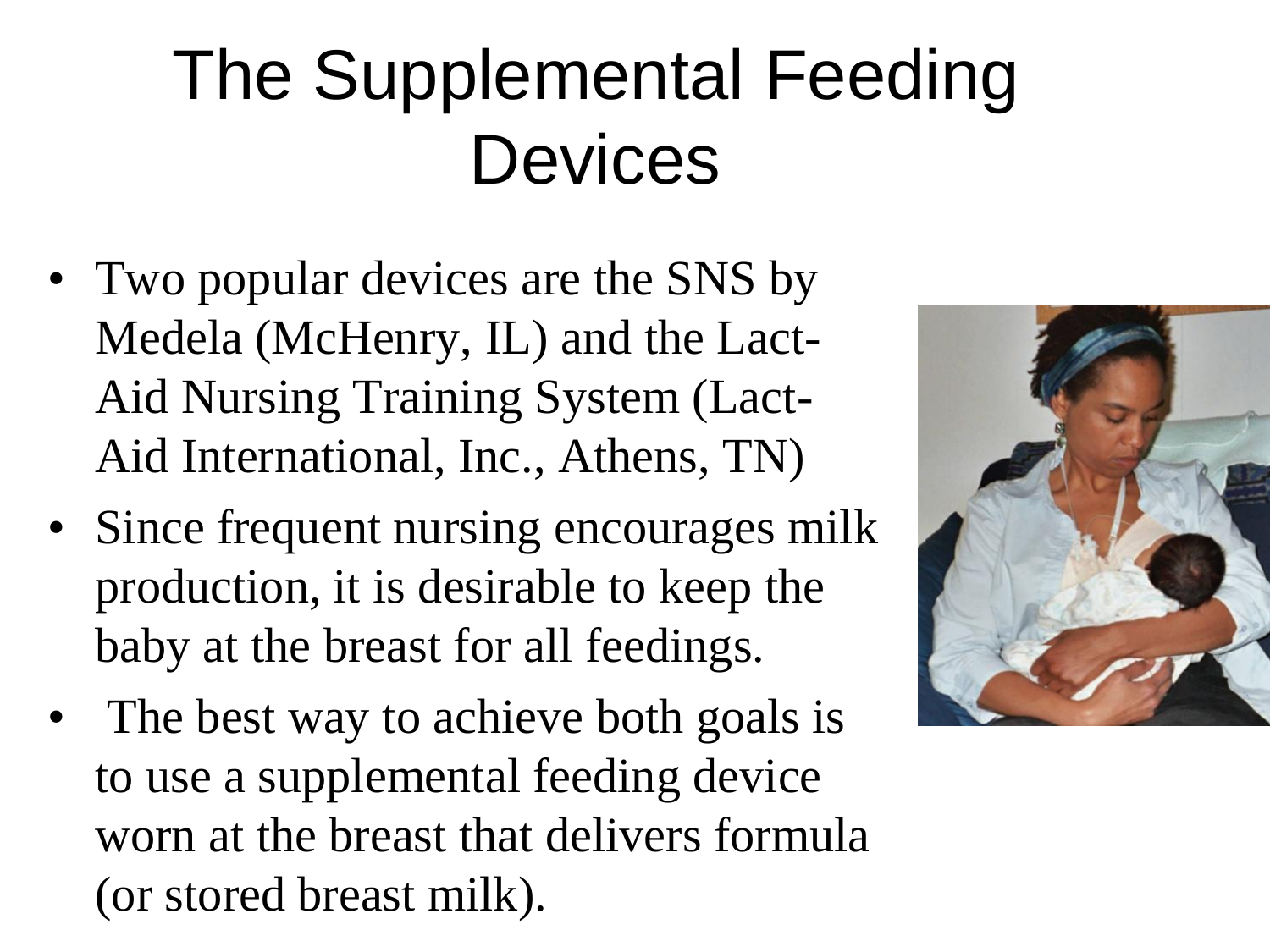### SNS by Medela

- This system consists of a flexible tube attached to a bottle containing formula milk.
- It is positioned near the mother's nipple, thereby providing nourishment for the infant while suckling at the breast, thereby stimulating milk production

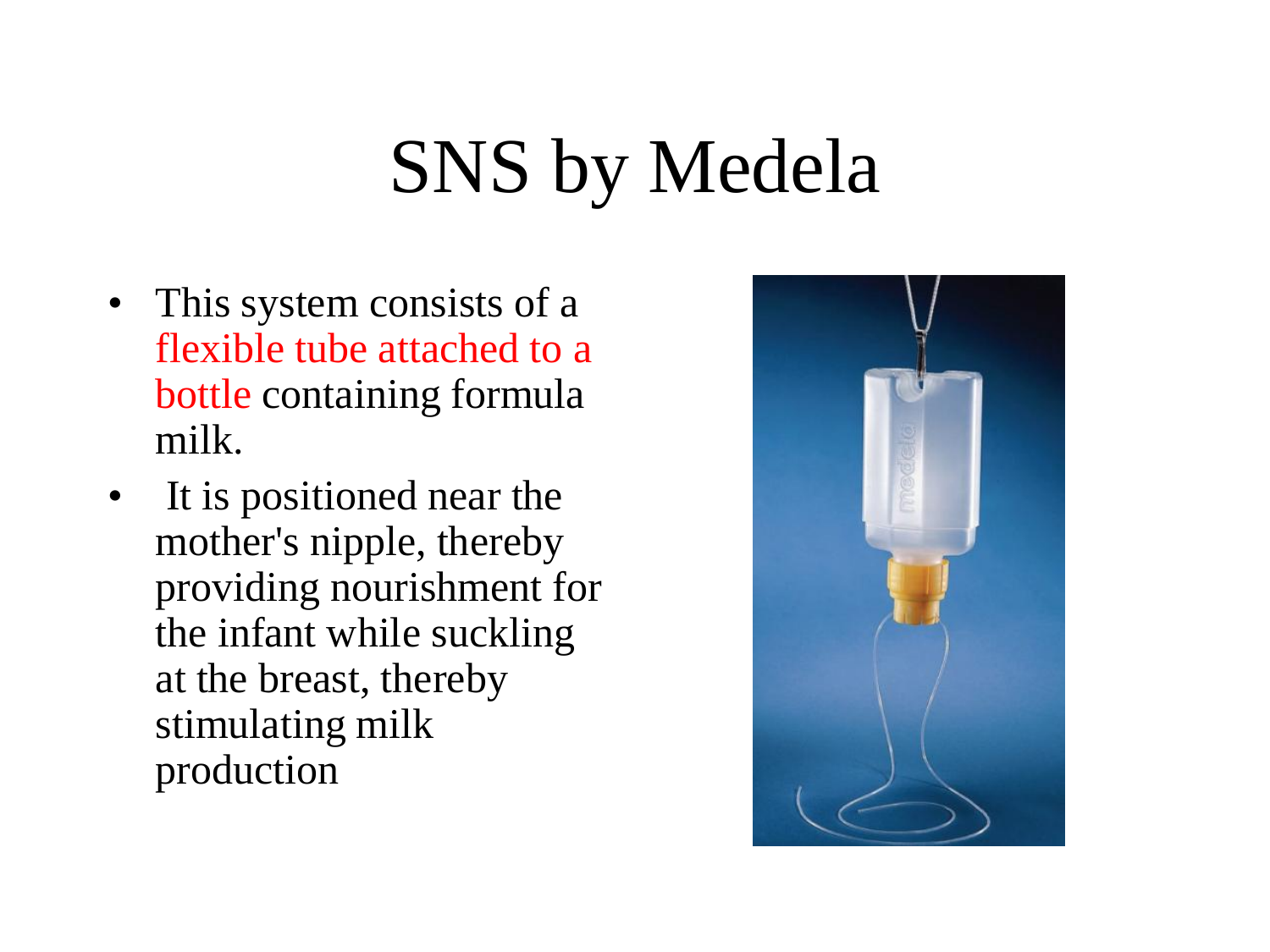### Lact-Aid Nursing Training System

- This system consists of a flexible tube attached to a bag containing formula milk.
- It is positioned near the mother's nipple, thereby providing nourishment for the infant while suckling at the breast, thereby stimulating milk production

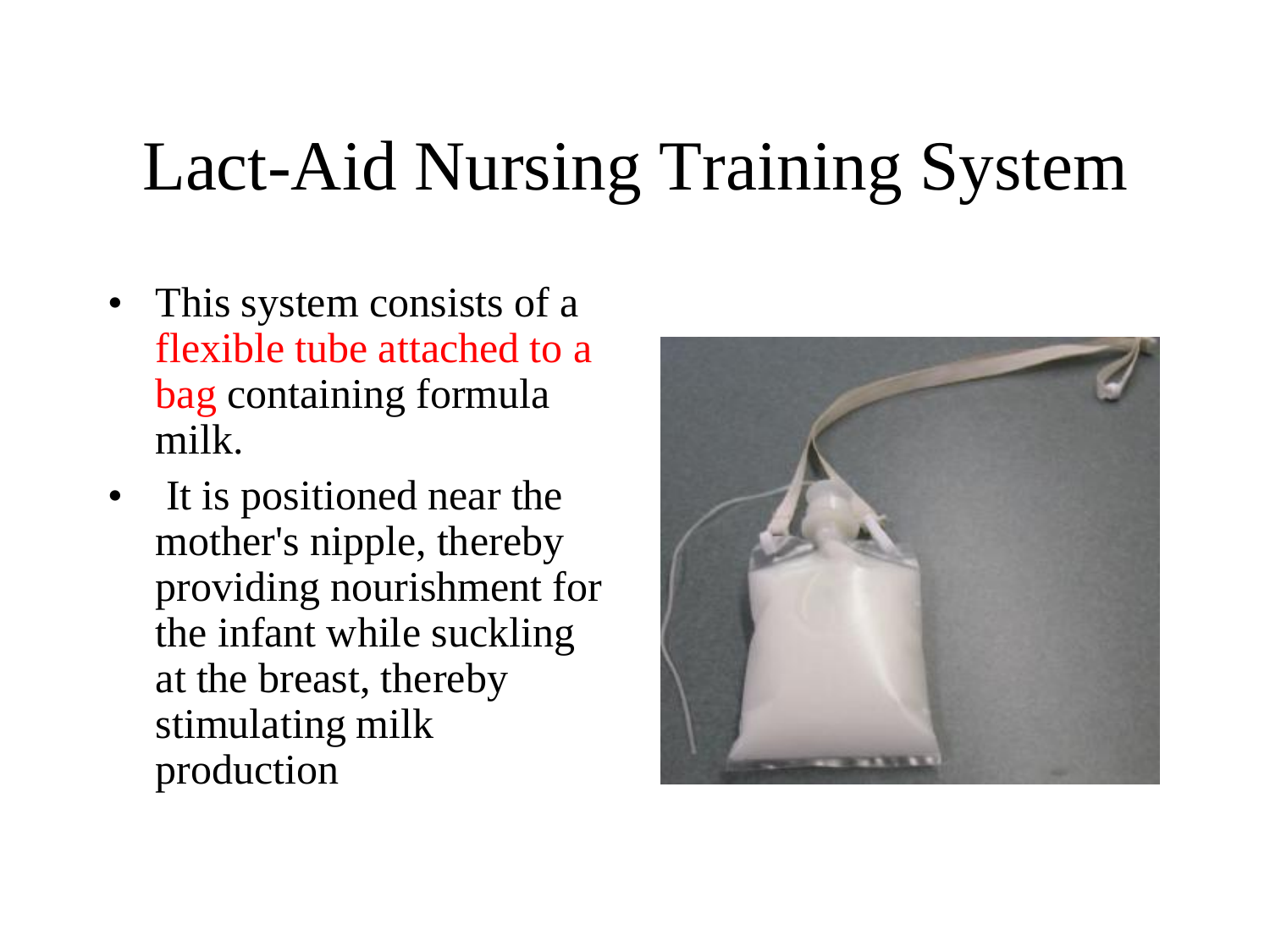#### Some Studies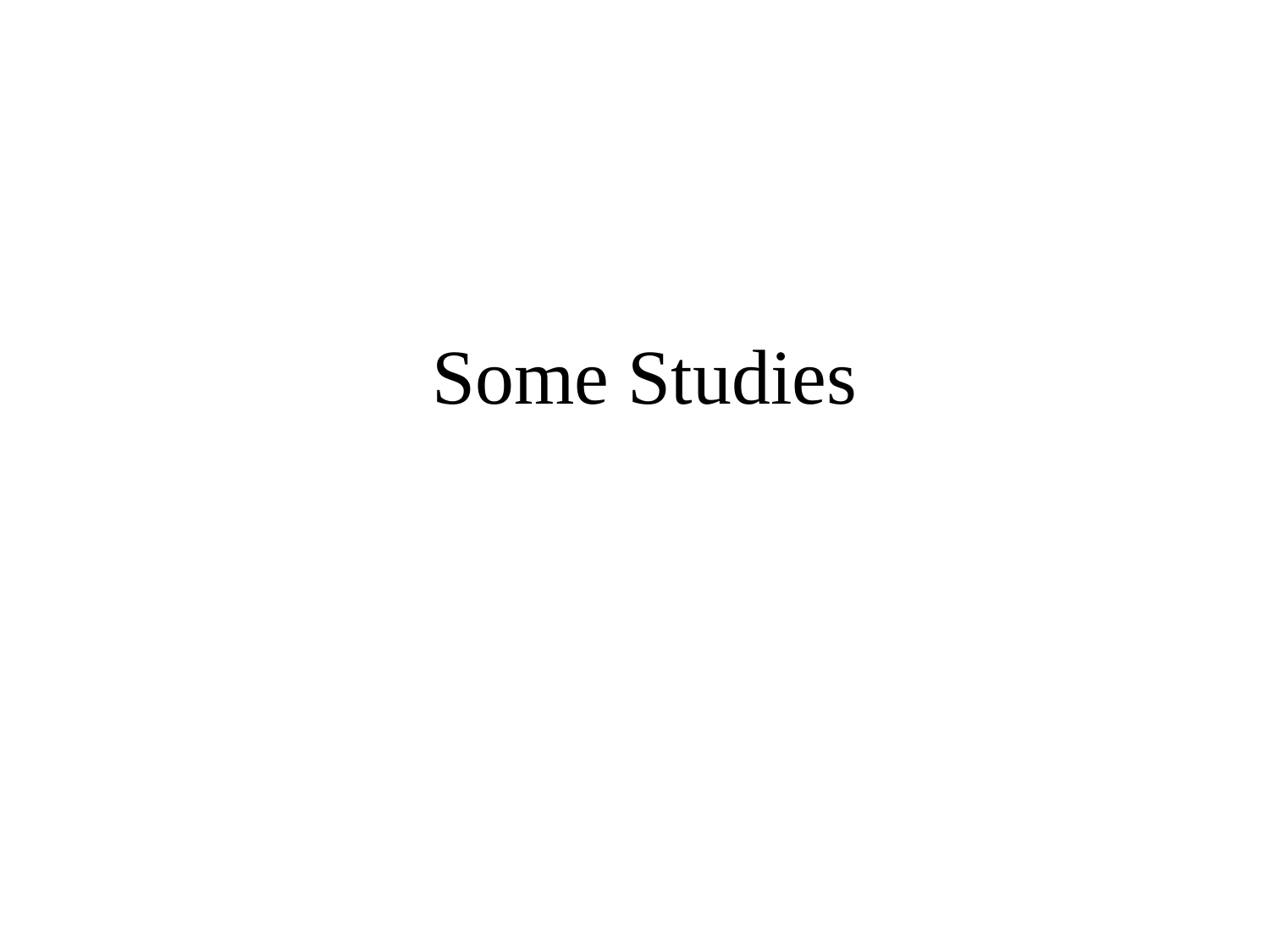• Induction of lactation after adoption by a combination of nipple stimulation, the drop and drip method and metoclopramide 10 mg 8 hourly showed a 50% success rate (Banapurmath *et al.*, 1993 ).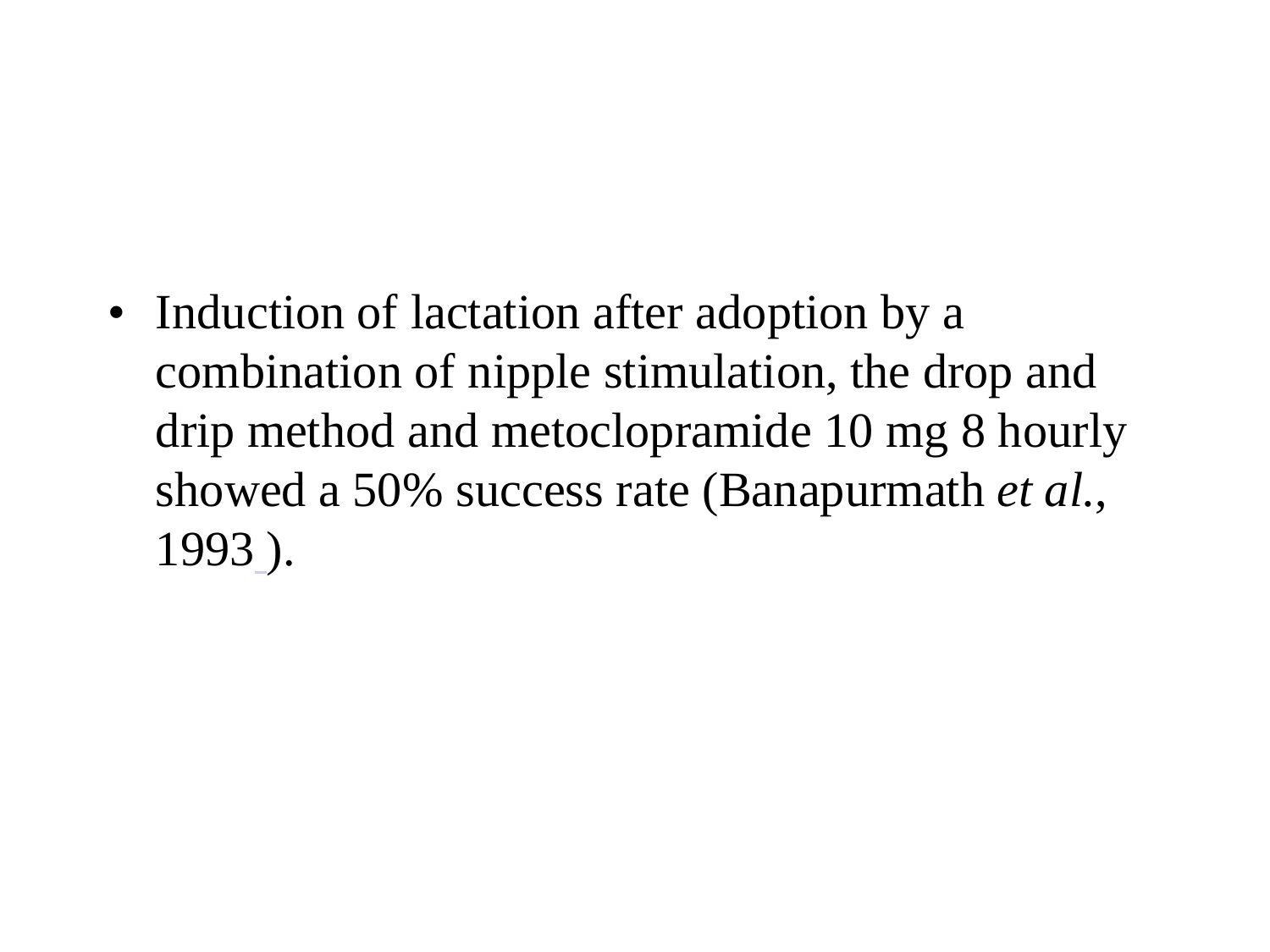- Metaclopramide in a dose of 10 or 15 mg three times a day has been shown to increase baseline prolactin levels and milk production in mothers of term and premature infants.
- The mothers of the premature infants were expressing breast milk for their infants ( Ehrenkranz, 1986 , Kauppila, 1981 ).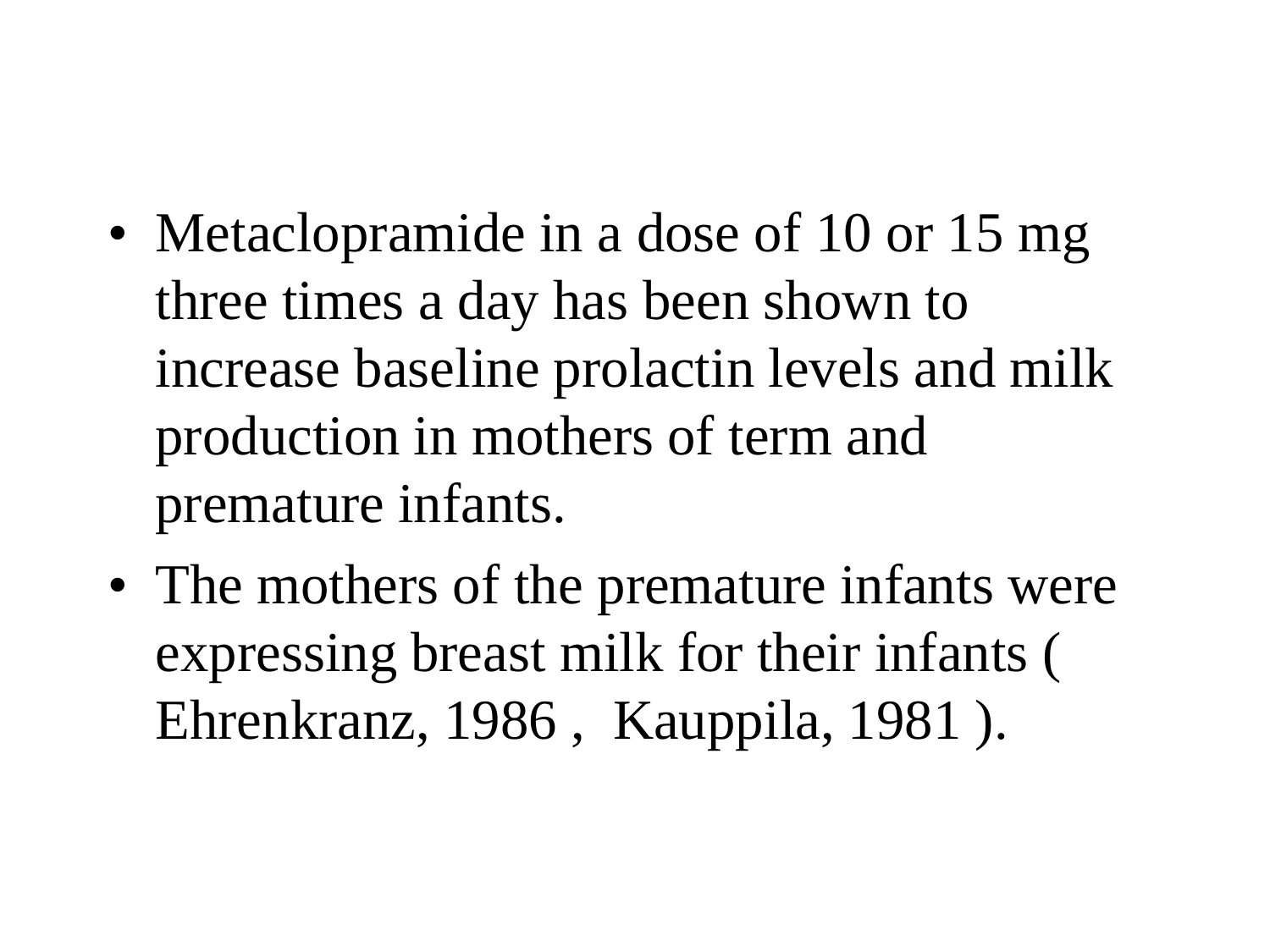- Single doses of 5 mg and 10 mg of metoclopramide and 10 mg of domperidone were administered to nonpregnant women.
- Prolactin levels were then measured at various time intervals. The findings of this study were that nulliparous women had a greater response (percentage of elevation above baseline) to the medications, having the greatest response to metoclopramide (10 mg).
- Multiparous women had similar responses to all the medication doses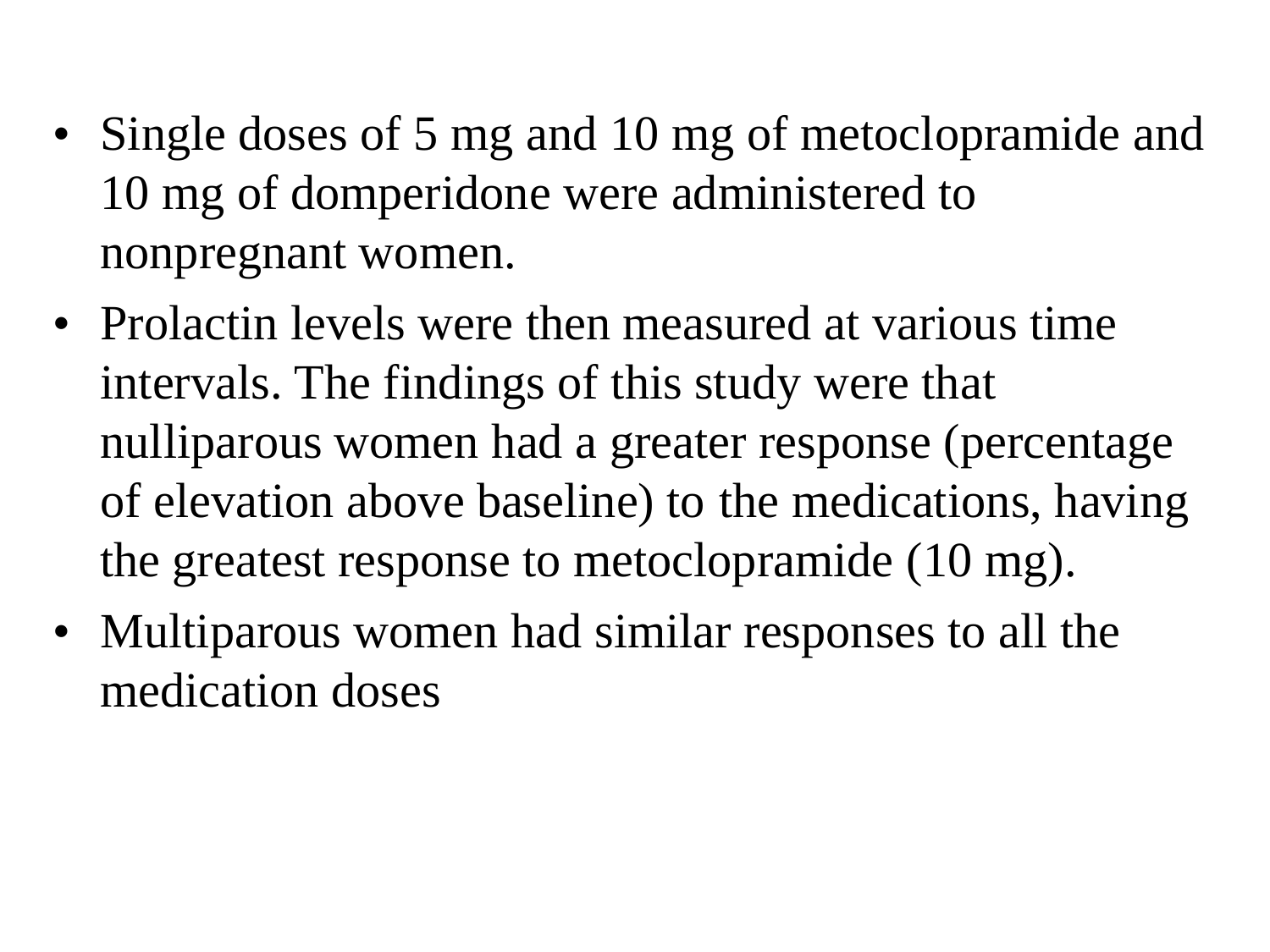- oral metoclopramide 10 mg three times daily; this was started for 3 month discontinued 1 week before the expected date of nursing
- In addition to drug therapy, nipple stimulation was performed with an electric breast pump.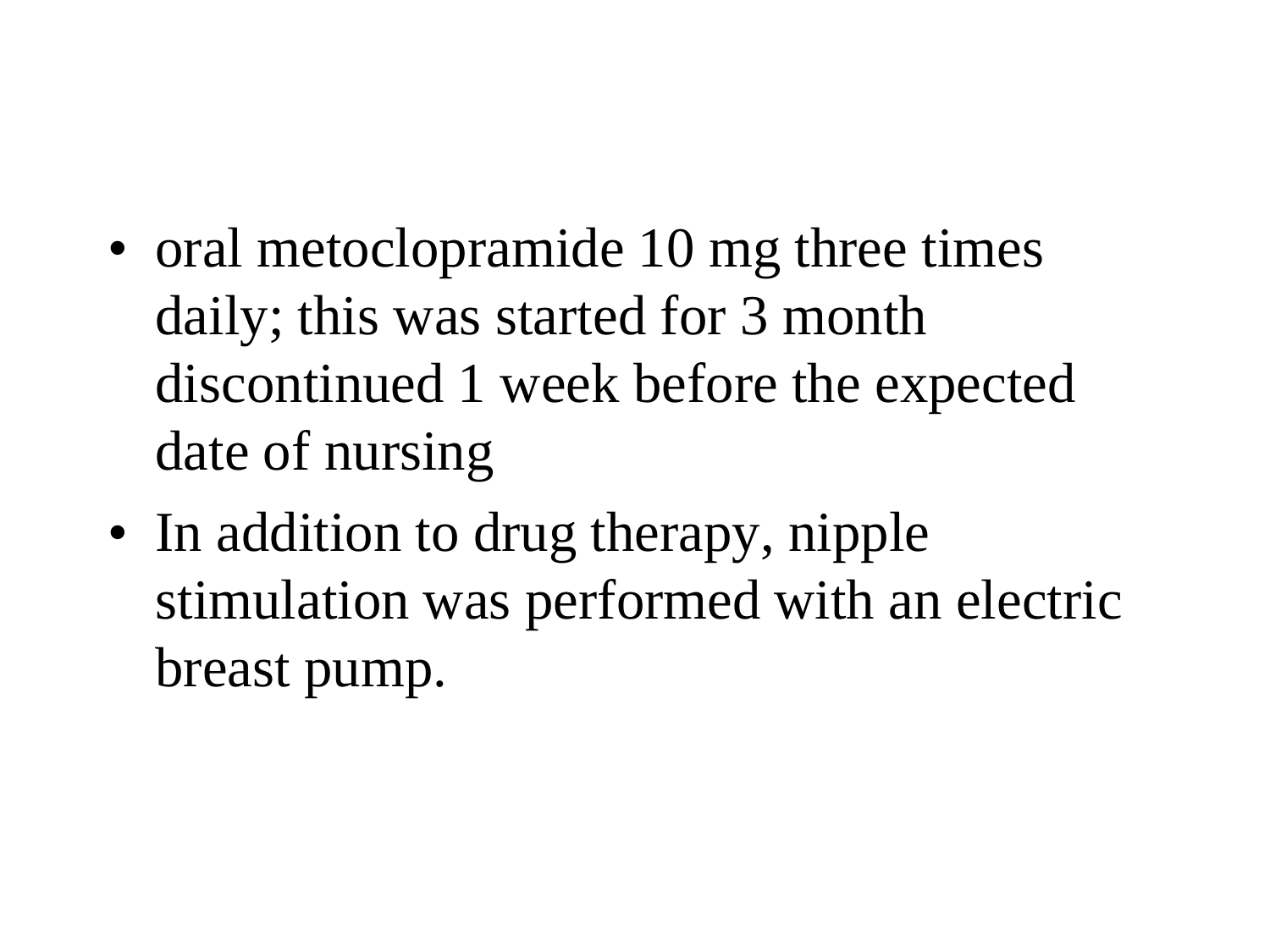- Placebo-controlled trials of metoclopramide found doses of 10 to 15 mg three times a day to be effective in increasing prolactin and milk production in women with lactation difficulties.
- Similarly, a placebo-controlled study of domperidone 10 mg three times a day demonstrated increases in prolactin levels and milk production in women who were pumping milk for their infants in the NICU.
- All these studies were short term (2 to 3 weeks).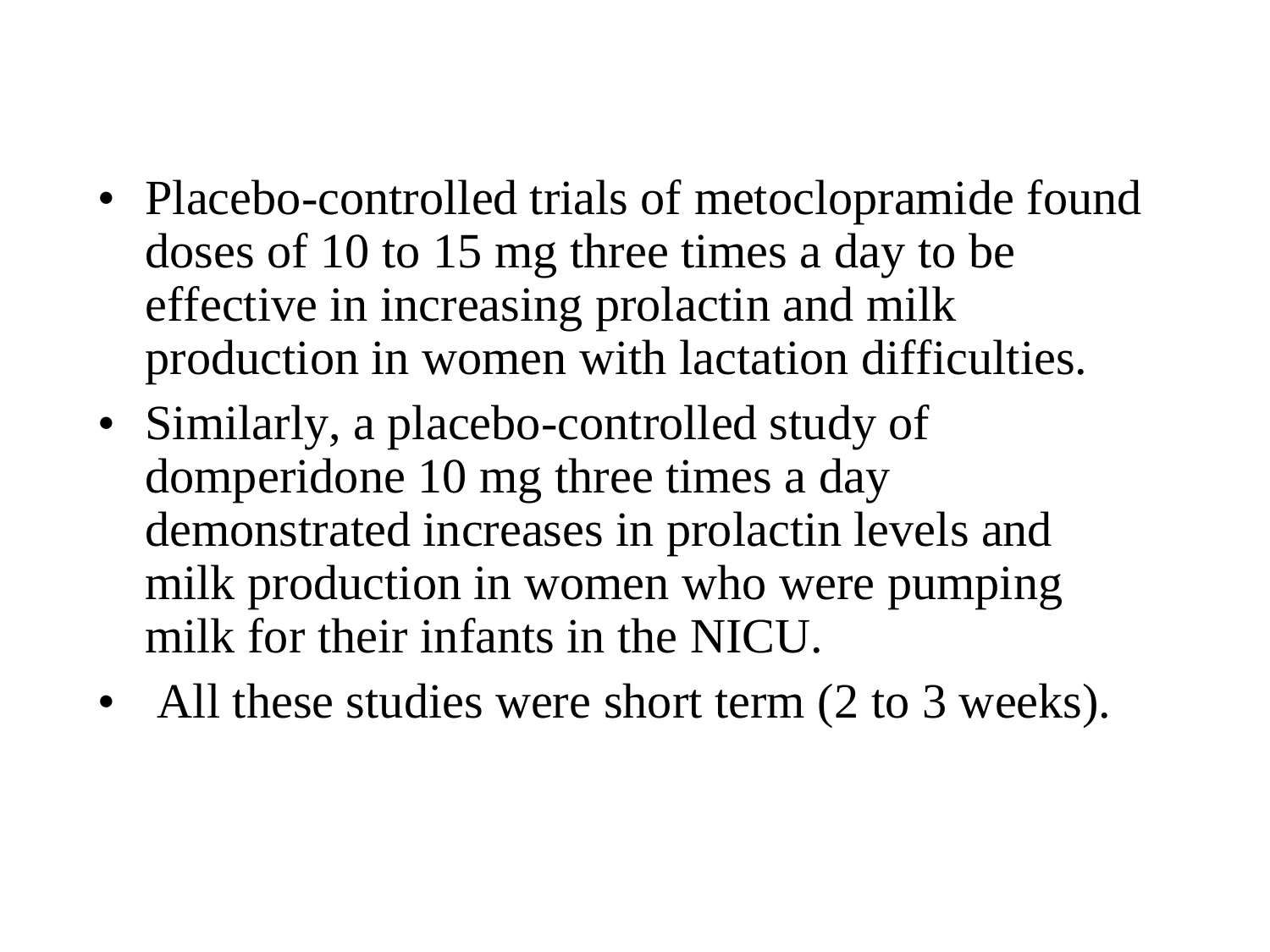- One study of induced lactation using medications describes onset of milk production between 5-13 days.
- This is similar to case reports of inductions using only nipple stimulation. At first, the mother may see only drops. During the time that milk production is building, women may notice changes in the color of the nipples and areolar tissue. Breasts may become tender and fuller. Some women report increased thirst, and changes in their menstrual cycle or libido.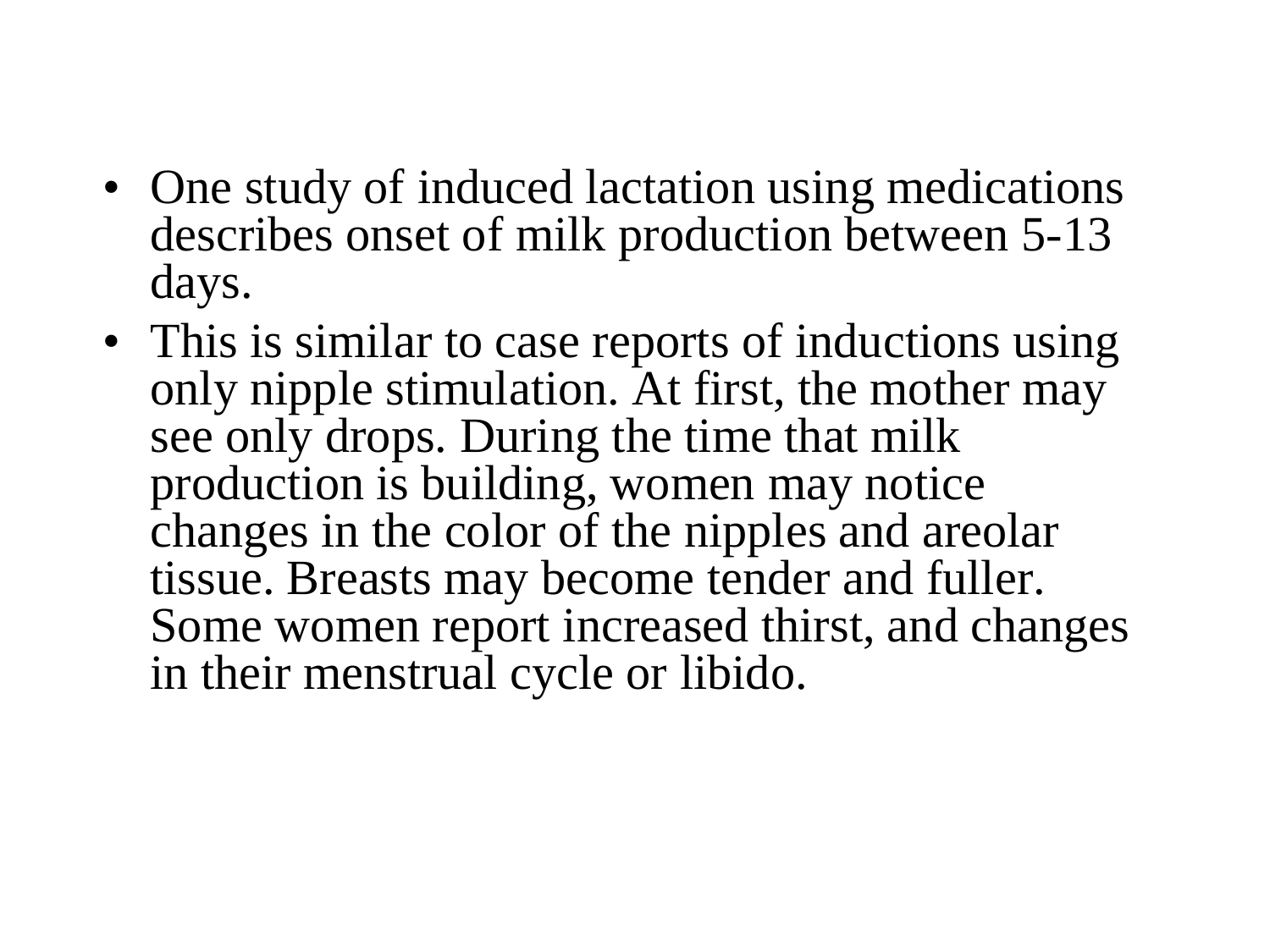- The quality of milk and the physical means by which a woman lactates, after having artificially induced lactation, is identical to postpartum lactation with the exception of the production of colostrum.
- Colostrum, which is normally produced for the first few days postpartum, is not produced during the process of induced lactation or relactation.
- The only differences between induced lactation and postpartum lactation is the method by which the essential milk producing hormones are stimulated into production and the lack of colostrum.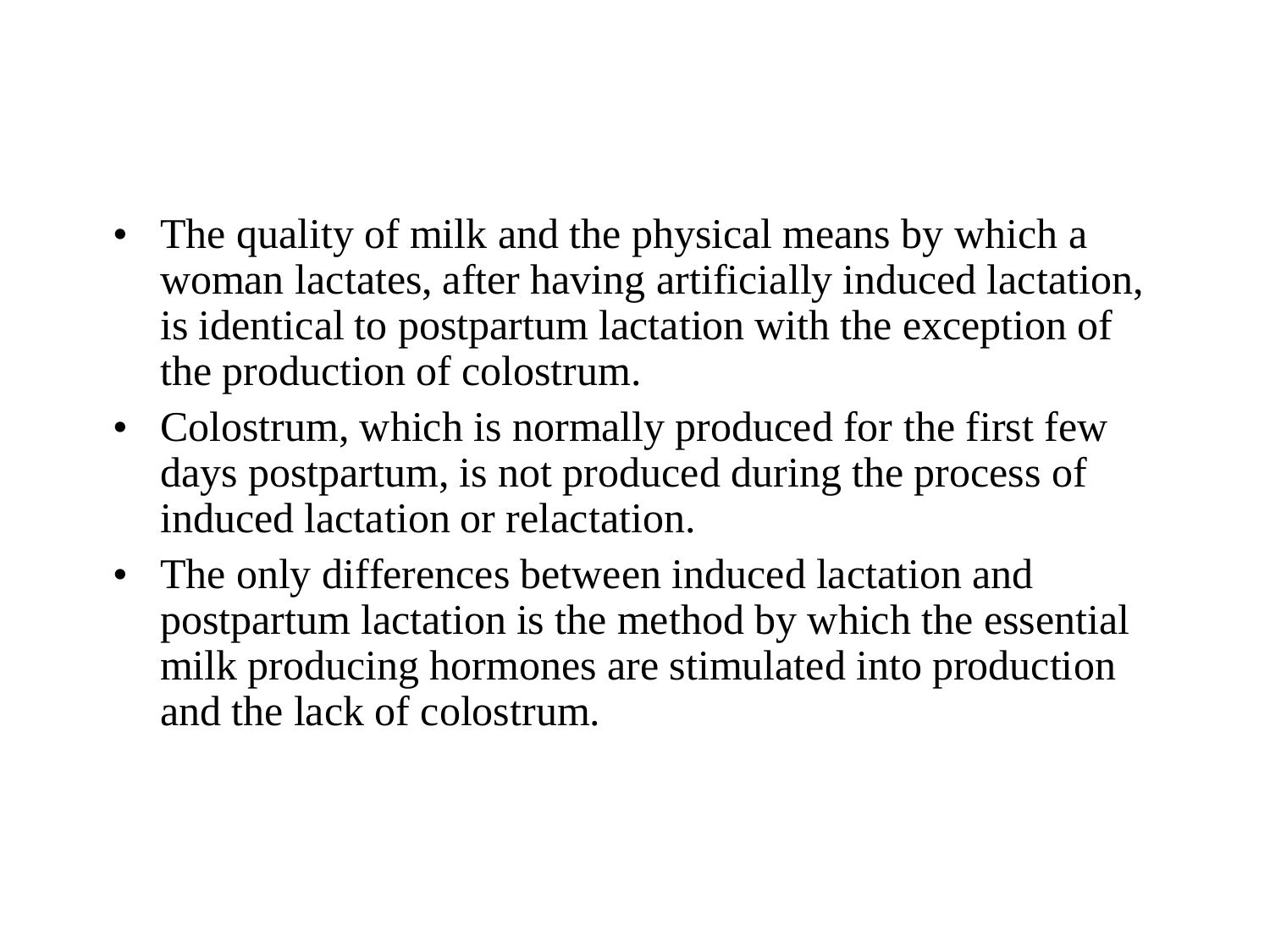### Benefits To The Foster Mother

- 1. Certainly mothers have described that the act of breastfeeding helped them feel closer to their adopted child which may be at least partially due to the release of oxytocin during breastfeeding which promotes the development of maternal behavior (**Uvnas-Moberg, 1996**).
- 2.Alternatively it may be because breastfeeding requires mothers to maintain physical proximity to their child and to interact with them on a regular basis in a positive and intimate manner (**Epstein, 1993**).
- 3.Moreover, breastfeeding may help the mother cope with stress better as suckling at the breast has been associated with relaxation responses that have been measured via electroencephalograph (**Cervantes et al 1992**) and in decreased blood pressure and cortisol levels (**Amico, 1994**).